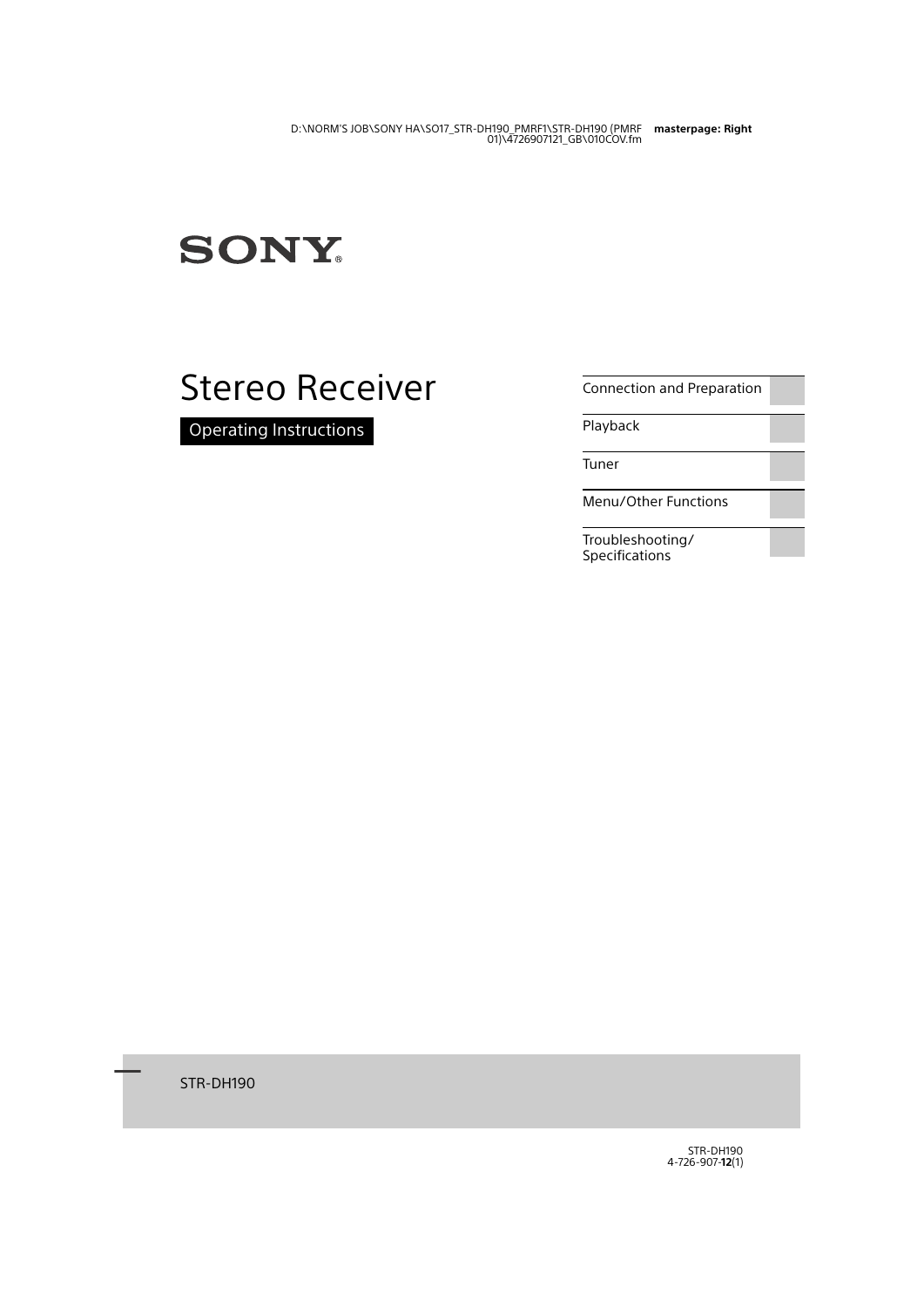#### **For the customers in the USA**

#### **Owner's Record**

The model and serial numbers are located on the rear of the receiver. Record the serial number in the space provided below. Refer to these numbers whenever you call upon your Sony dealer regarding this product.

Model No. STR-DH190

Serial No.

### **WARNING**

#### **To reduce the risk of fire or electric shock, do not expose this apparatus to rain or moisture.**

To reduce the risk of fire, do not cover the ventilation opening of the appliance with newspapers, tablecloths, curtains, etc. Do not expose the appliance to naked flame sources (for example, lighted candles).

To reduce the risk of fire or electric shock, do not expose this appliance to dripping or splashing, and do not place objects filled with liquids, such as vases, on the appliance.

Do not install the appliance in a confined space, such as a bookcase or built-in cabinet.

As the main plug is used to disconnect the unit from the mains, connect the unit to an easily accessible AC outlet. Should you notice an abnormality in the unit, disconnect the main plug from the AC outlet immediately.

The unit is not disconnected from the mains as long as it is connected to the AC outlet, even if the unit itself has been turned off.

### **CAUTION**

Risk of explosion if the battery is replaced by an incorrect type.

Do not expose batteries or appliances with battery-installed to excessive heat, such as sunshine and fire.



#### **CAUTION HOT SURFACE**

To reduce the risk of thermal burn hazard, do not touch the hot surface where this symbol is displayed.

#### **FOR UNITED STATES CUSTOMERS. NOT APPLICABLE IN CANADA, INCLUDING IN THE PROVINCE OF QUEBEC.**

#### **POUR LES CONSOMMATEURS AUX ÉTATS-UNIS. NON APPLICABLE AU CANADA, Y COMPRIS LA PROVINCE DE QUÉBEC.**

#### **For the customers in the USA**



This symbol is intended to alert the user to the presence of uninsulated "dangerous voltage" within the product's enclosure that may be of sufficient magnitude to constitute a risk of electric shock to persons.



This symbol is intended to alert the user to the presence of important operating and maintenance (servicing) instructions in the literature accompanying the appliance.

#### **Important Safety Instructions**

- 1) Read these instructions.
- 2) Keep these instructions.
- 3) Heed all warnings.
- 4) Follow all instructions.
- 5) Do not use this apparatus near water.
- 6) Clean only with dry cloth.
- 7) Do not block any ventilation openings. Install in accordance with the manufacturer's instructions.
- 8) Do not install near any heat sources such as radiators, heat registers, stoves, or other apparatus (including amplifiers) that produce heat.
- 9) Do not defeat the safety purpose of the polarized or grounding-type plug. A polarized plug has two blades with one wider than the other. A grounding type plug has two blades and a third grounding prong. The wide blade or the third prong are provided for your safety. If the provided plug does not fit into your outlet, consult an electrician for replacement of the obsolete outlet.
- 10) Protect the power cord from being walked on or pinched particularly at plugs, convenience receptacles, and the point where they exit from the apparatus.
- 11) Only use attachments/accessories specified by the manufacturer.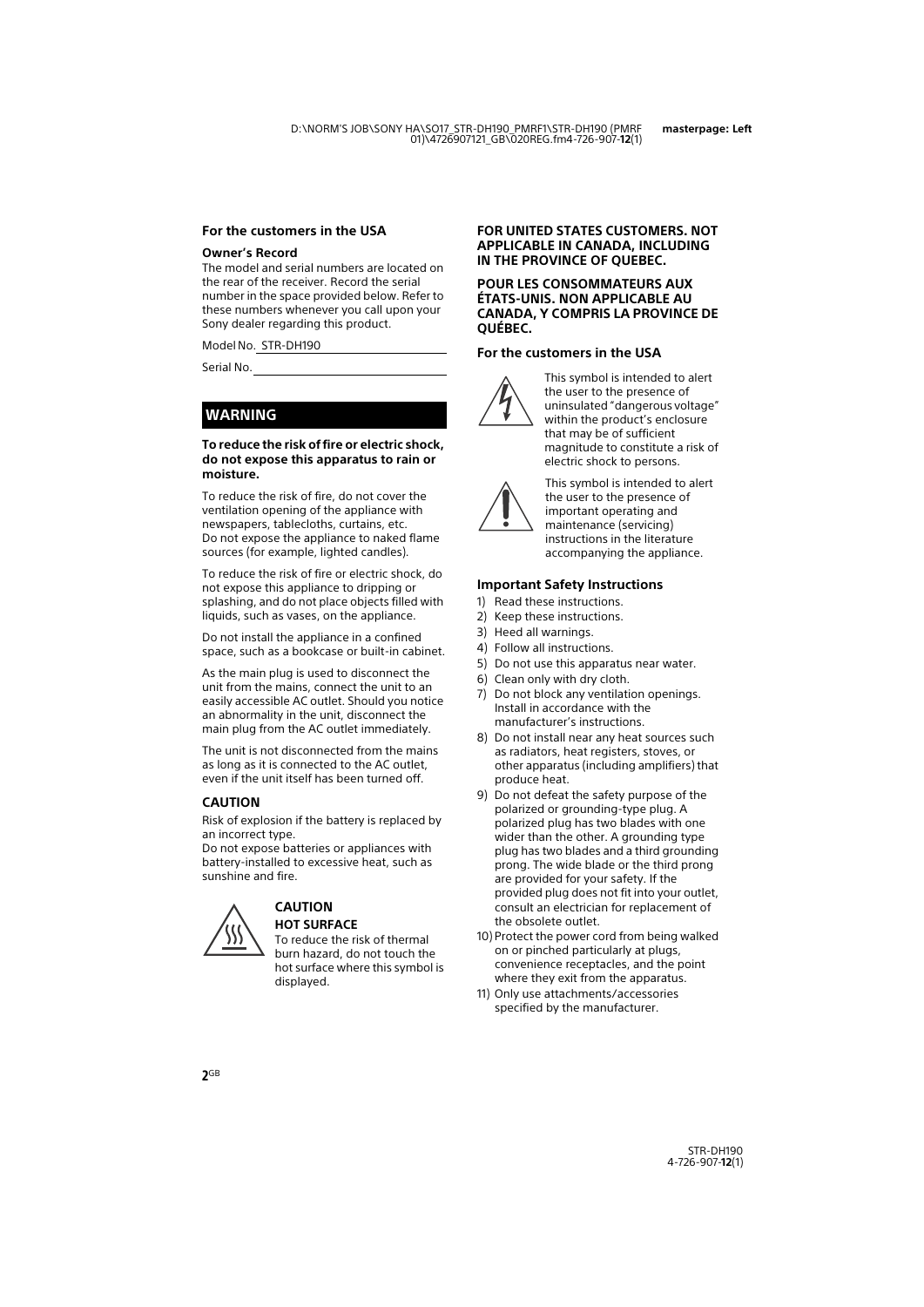12) Use only with the cart, stand, tripod, bracket, or table specified by the manufacturer, or sold with the apparatus. When a cart is used, use caution when moving the cart/apparatus combination to avoid injury from tip-over.



- 13) Unplug this apparatus during lightning storms or when unused for long periods of time.
- 14) Refer all servicing to qualified service personnel. Servicing is required when the apparatus has been damaged in any way, such as power-supply cord or plug is damaged, liquid has been spilled or objects have fallen into the apparatus, the apparatus has been exposed to rain or moisture, does not operate normally, or has been dropped.

#### **NOTE:**

This equipment has been tested and found to comply with the limits for a Class B digital device, pursuant to Part 15 of the FCC Rules. These limits are designed to provide reasonable protection against harmful interference in a residential installation. This equipment generates, uses and can radiate radio frequency energy and, if not installed and used in accordance with the instructions, may cause harmful interference to radio communications. However, there is no guarantee that interference will not occur in a particular installation. If this equipment does cause harmful interference to radio or television reception, which can be determined by turning the equipment off and on, the user is encouraged to try to correct the interference by one or more of the following measures:

- $-$  Reorient or relocate the receiving antenna.
- $-$  Increase the separation between the equipment and receiver.
- Connect the equipment into an outlet on a circuit different from that to which the receiver is connected.
- Consult the dealer or an experienced radio/ TV technician for help.

#### **CAUTION**

You are cautioned that any changes or modifications not expressly approved in this manual could void your authority to operate this equipment.

Properly shielded and grounded cables and connectors must be used for connection to host computers and/or peripherals in order to meet FCC emission limits.

To reduce the risk of electric shock, the speaker cable should be connected to the apparatus and the speakers in accordance with the following instructions.

- 1) Disconnect the AC power cord from the MAINS.
- 2) Strip 10 to 15 mm of the wire insulation of the speaker cable.
- 3) Connect the speaker cable to the apparatus and the speakers carefully so as not to touch the core of speaker cable by hand. Also disconnect the AC power cord from the MAINS before disconnecting the speaker cable from the apparatus and the speakers.

This equipment must not be co-located or operated in conjunction with any other antenna or transmitter.

#### **For the customers in Canada**

Properly shielded and grounded cables and connectors must be used for connection to host computers and/or peripherals.

This device complies with Industry Canada's licence-exempt RSSs. Operation is subject to the following two conditions:

(1) This device may not cause interference; and

(2) This device must accept any interference, including interference that may cause undesired operation of the device.

#### **For the customers in the USA and Canada**

This equipment complies with FCC/IC radiation exposure limits set forth for an uncontrolled environment and meets the FCC radio frequency (RF) Exposure Guidelines and RSS-102 of the IC radio frequency (RF) Exposure rules. This equipment should be installed and operated keeping the radiator at least 20 cm or more away from person's body.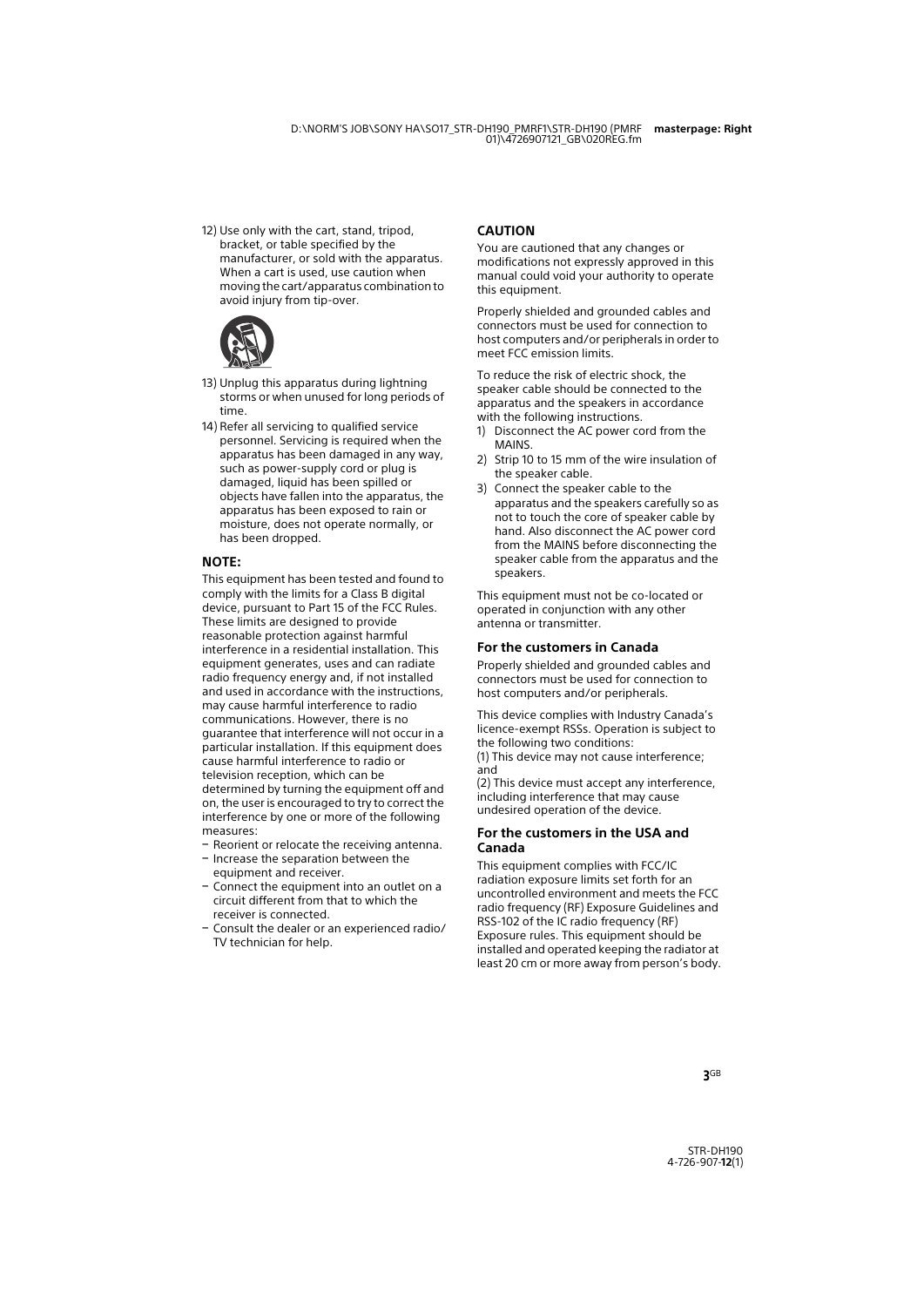#### **For the customers in Australia**



**Disposal of old electrical & electronic equipment (applicable in the European Union and other countries with separate collection systems)**

#### **For the customers in Europe**



**Disposal of waste batteries and electrical and electronic equipment (applicable in the European Union and other countries with separate collection systems)**

This symbol on the product, the battery or on the packaging indicates that the product and the battery shall not be treated as household waste. On certain batteries this symbol might be used in combination with a chemical symbol. The chemical symbol for lead (Pb) is added if the battery contains more than 0.004% lead. By ensuring that these products and batteries are disposed of correctly, you will help to prevent potentially negative consequences for the environment and human health which could be caused by inappropriate waste handling. The recycling of the materials will help to conserve natural resources. In case of products that for safety, performance or data integrity reasons require a permanent connection with an incorporated battery, this battery should be replaced by qualified service staff only. To ensure that the battery and the electrical and electronic equipment will be treated properly, hand over these products at end-of-life to the appropriate collection point for the recycling of electrical and electronic equipment. For all other batteries, please view the section on how to remove the battery from the product safely. Hand the battery over to the appropriate collection point for the recycling of waste batteries. For more detailed information about recycling of this product or battery, please contact your local Civic Office, your household waste disposal service or the shop where you purchased the product or battery.

#### **Notice for customers: the following information is only applicable to equipment sold in countries applying EU directives**

This product has been manufactured by or on behalf of Sony Corporation. EU Importer: Sony Europe Limited. Inquiries to the EU Importer or related to product compliance in Europe should be sent to the manufacturer's authorized representative, Sony Belgium, bijkantoor van Sony Europe Limited, Da Vincilaan 7-D1, 1935 Zaventem, Belgium.

Hereby, Sony Corporation declares that this equipment is in compliance with Directive 2014/53/EU.

The full text of the EU declaration of conformity is available at the following internet address:

http://www.compliance.sony.de/

This radio equipment is intended to be used with the approved version(s) of software that are indicated in the EU Declaration of Conformity. The software loaded on this radio equipment is verified to comply with the essential requirements of the Directive 2014/53/EU.

You can check the software version by pressing AMP MENU, then select "VERSION" using  $\div/\div$  and  $\left(\frac{\pi}{2}\right)$ .

This Stereo Receiver is intended for sound playback from connected devices, music streaming from a BLUETOOTH® device, and FM tuner.

This equipment has been tested and found to comply with the limits set out in the EMC regulation using a connection cable shorter than 3 meters.

Excessive sound pressure from earphones and headphones can cause hearing loss.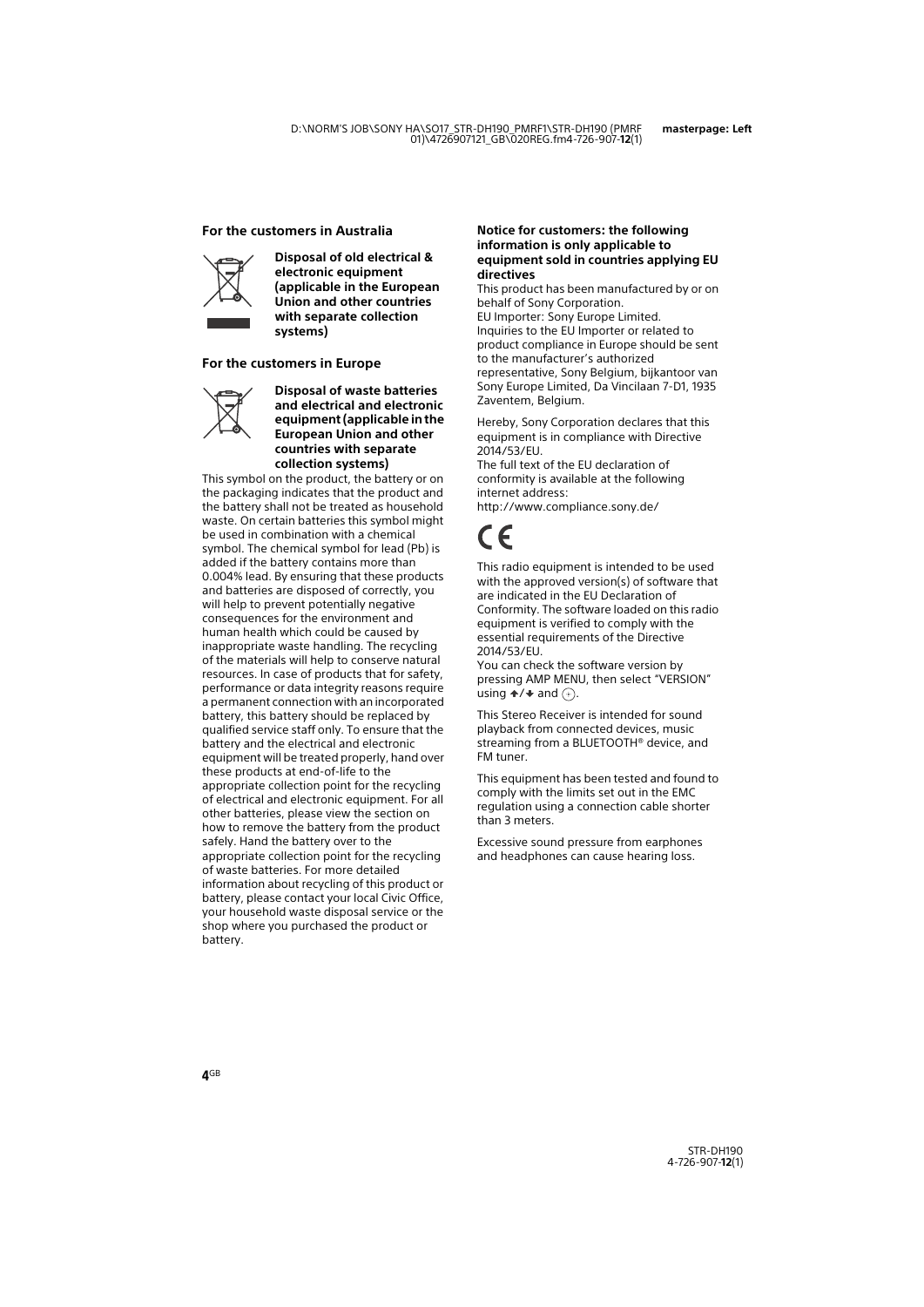# Table of Contents

### **[Connection and](#page-11-1)  Preparation**

| 1: Preparing Necessary Items 12       |  |
|---------------------------------------|--|
| 2: Setting/Connecting Speakers 13     |  |
| 3: Connecting Audio-Visual Devices 15 |  |
| 4: Connecting the FM Antenna          |  |
| 5: Turning on the Receiver 18         |  |
| 6: Setting the Speakers 19            |  |

### **[Playback](#page-20-1)**

| Playing Back Sound on Audio-Visual |  |
|------------------------------------|--|
|                                    |  |
| Playing Back Sound on a BLUETOOTH  |  |
|                                    |  |

### **[Tuner](#page-23-1)**

| Tuning to a FM Station Automatically<br>(Automatic Tuning)  24       |  |
|----------------------------------------------------------------------|--|
| <b>Presetting FM Radio Stations</b>                                  |  |
| <b>Receiving RDS Broadcasts</b><br>(European and Asia-Pacific models |  |

### **[Menu/Other Functions](#page-26-1)**

| Enjoying High-fidelity Sound                                        |  |
|---------------------------------------------------------------------|--|
| Changing the Name for Each Input and<br>Preset Station (NAME IN) 29 |  |
| Viewing Information on the Display                                  |  |
| Recording Using the Receiver 31                                     |  |
| Reverting to the Factory Default                                    |  |
|                                                                     |  |

### **[Troubleshooting/](#page-32-1) Specifications**

| On BLUETOOTH Communication 38 |  |
|-------------------------------|--|
|                               |  |
|                               |  |
|                               |  |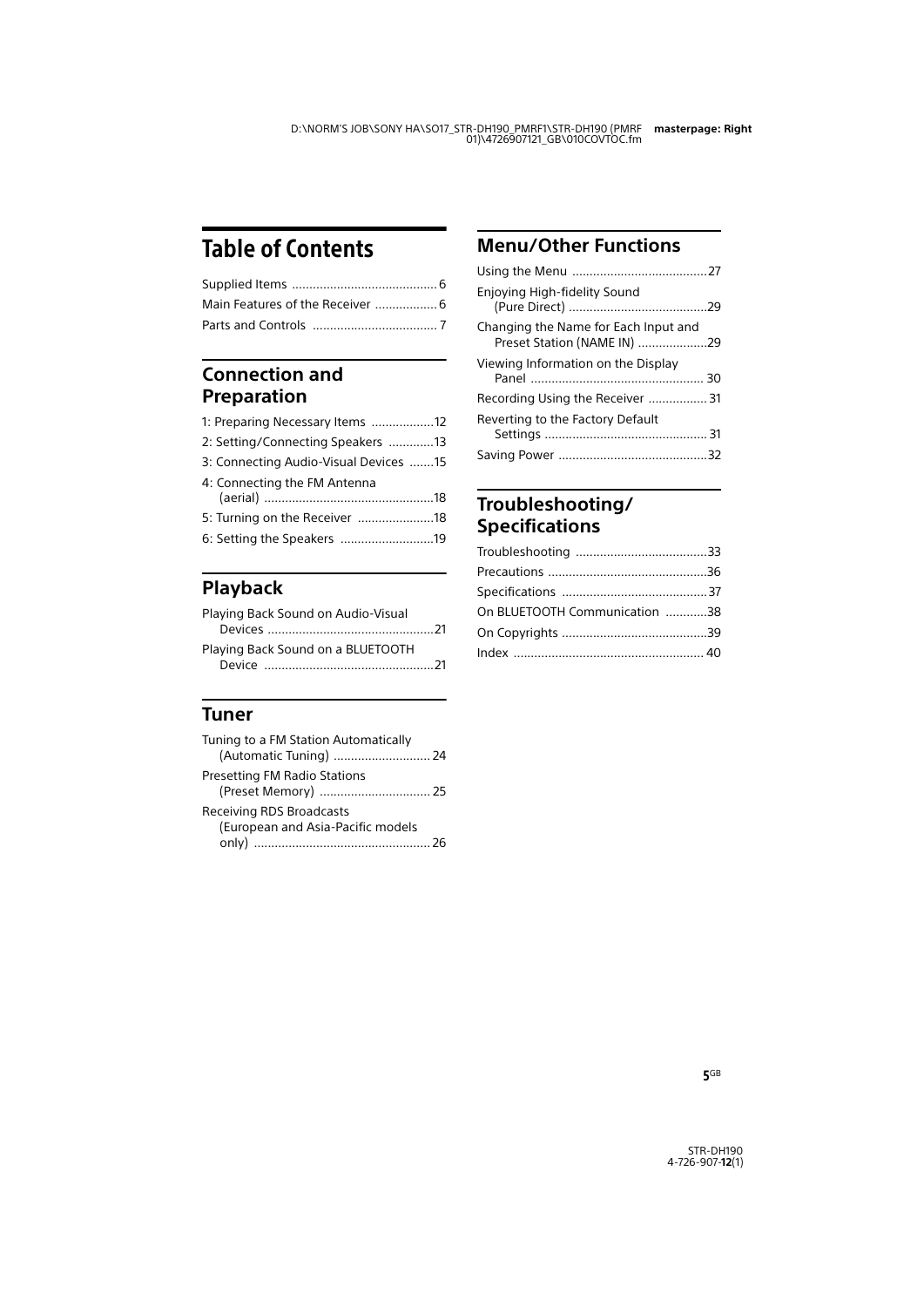# <span id="page-5-2"></span><span id="page-5-0"></span>Supplied Items

• Receiver (1)



• Remote control (1)



- R03 (size AAA) batteries (2)
- FM wire antenna (aerial) (1)



• Startup Guide (1)



Explains how to connect the stereo speaker system, connect devices and listen to connected devices.

• Operating Instructions (this booklet) (1)

| <b>SONY</b>             |
|-------------------------|
| ×.<br><b>STATISTICS</b> |
|                         |
|                         |
|                         |
|                         |
|                         |
| <b>GLACK</b>            |

### About manuals provided for this product

- •Some illustrations are presented as conceptual drawings, and may be different from the actual products.
- •The manuals provided for this product mainly describe the procedures for using the remote control. You can also use the controls on the receiver if they have the same or similar names as those on the remote control.

# <span id="page-5-1"></span>Main Features of the Receiver

### Compatible with BLUETOOTH® wireless technology

- Connect a WALKMAN®, smartphone, or tablet to the receiver via the BLUETOOTH function to play music content on those devices wirelessly [\(page 21\)](#page-20-4).
- You can turn on this receiver from a paired BLUETOOTH device even when the receiver is in standby mode [\(page 27\).](#page-26-3)

### Equipped with PHONO IN jacks

You can enjoy high quality sound of a turntable by connecting it to the receiver [\(page 15\).](#page-14-1)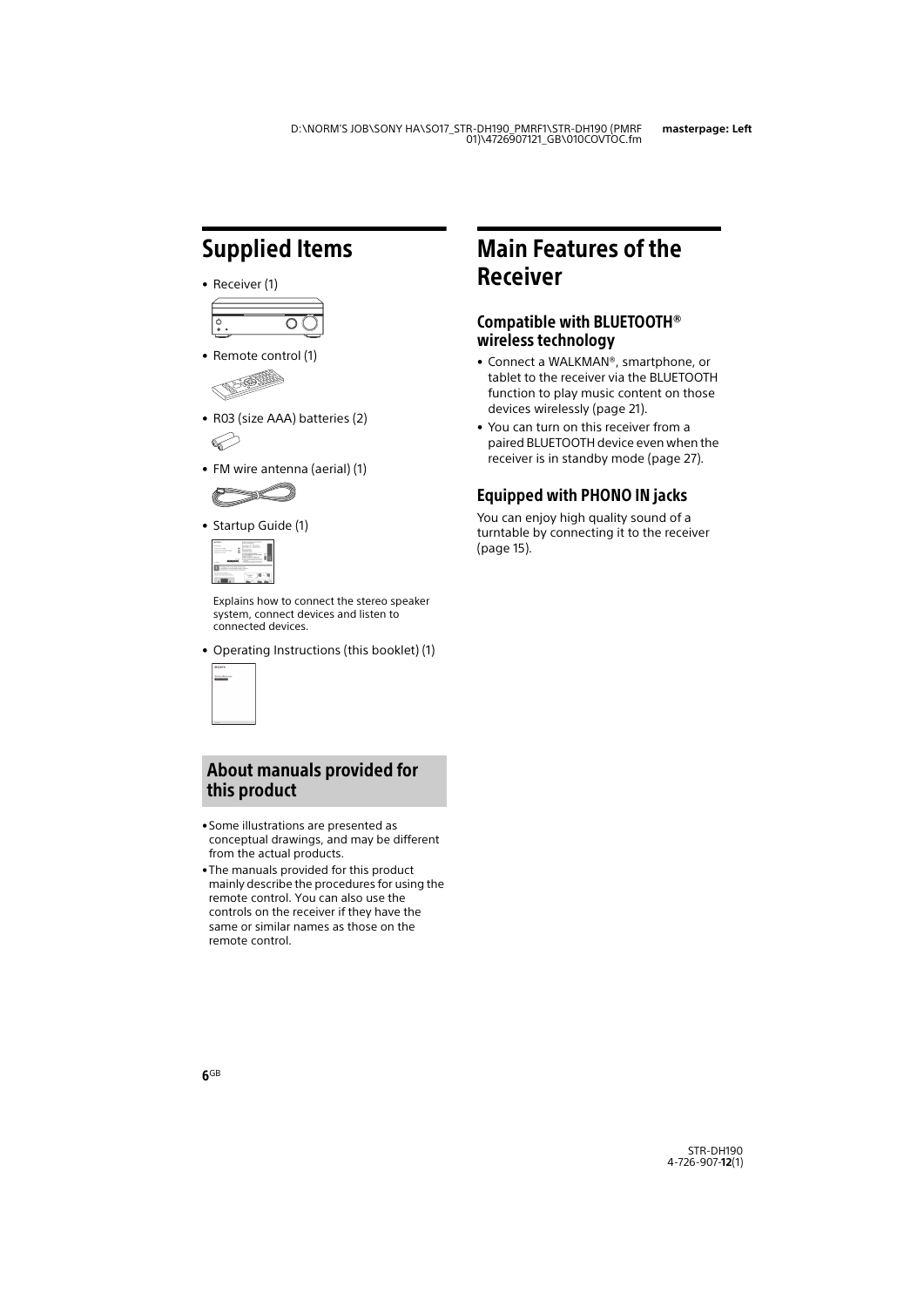# <span id="page-6-0"></span>Parts and Controls

### <span id="page-6-1"></span>Receiver front panel



 $\Box$   $\Diamond$  (power)

Turns the receiver on or sets it to the standby mode.

### 2 Power indicator

- •**Green**: The receiver is turned on.
- •**Red**: The receiver is in standby mode, and you have set "BT STBY" to "STBY  $ON''$ \*
- •**The indicator goes off**: The receiver is in standby mode, and you have set "BT STBY" to "STBY OFF".
- \* The indicator lights up in red only if a device has been paired with the receiver and "BT POWER" is set to "BT ON". If no devices are paired with the receiver or "BT POWER" is set to "BT OFF", the indicator turns off.

3 SPEAKERS (page [19\)](#page-18-1)

Switches the speaker system.

#### **Note**

No sound is output from the speakers when you select "OFF SPEAKERS". Be sure to select setting other than "OFF SPEAKERS".

- $\sqrt{4}$  TUNING MODE (page [24,](#page-23-3) [25](#page-24-1))
- $\boxed{5}$  TUNING +/- (page [24](#page-23-4), [25\)](#page-24-2)
- Display panel (page [8\)](#page-7-0)
- DISPLAY (page [30\)](#page-29-1)
- **R** DIMMER

Adjusts the brightness of the display panel.

#### **BLUETOOTH**

Switches the input of the receiver to "BLUETOOTH" and automatically connects to the last connected device. Sets the receiver to pairing mode when there is no pairing information on the receiver.

Disconnects the BLUETOOTH device when the receiver is connected to a BLUETOOTH device.

### BLUETOOTH indicator (page [21\)](#page-20-5)

10 Remote control sensor Receives signals from remote control.

### 11 PURE DIRECT (page [29\)](#page-28-2)

The indicator above the button lights up when the Pure Direct function is activated.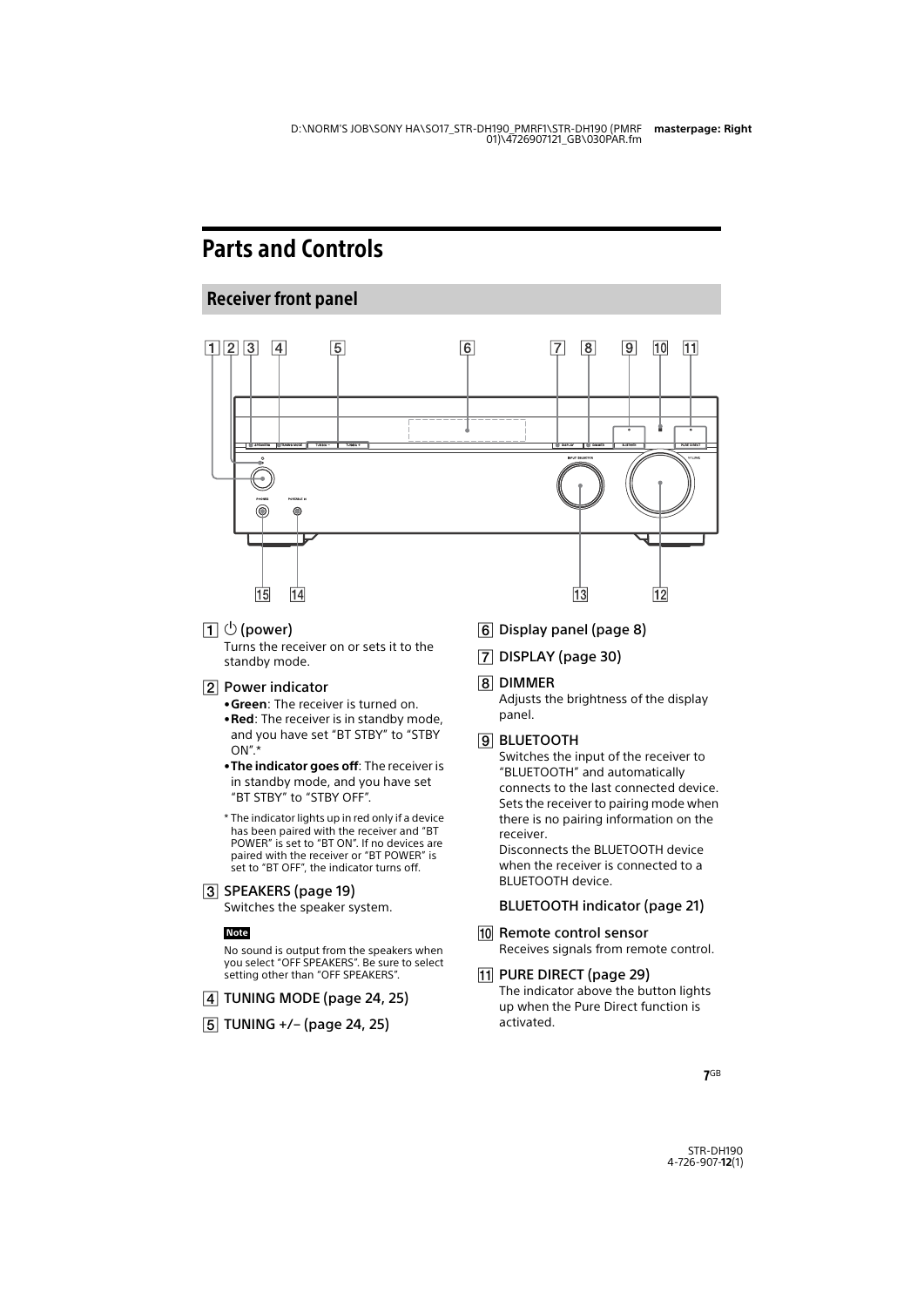### 12 VOLUME (page [21\)](#page-20-6)

### **13 INPUT SELECTOR**

Selects the input channel connected to the device you want to use.

- 14 PORTABLE IN jack (page [16\)](#page-15-0)
- 15 PHONES jack

Connect headphones here.

### <span id="page-7-1"></span><span id="page-7-0"></span>Indicators on the display panel





 $\boxed{1}$  Speaker system indicator (page [19](#page-18-2))

#### **Note**

These indicators do not light up if the speaker output is turned off or if headphones are connected.

#### 2 SLEEP

Lights up when the sleep timer is activated.

#### 3 Tuning indicator

Lights up when the receiver tunes to a radio station.

#### **MEMORY**

A memory function, such as Preset Memory (page [25](#page-24-3)), etc., is activated.

#### RDS (European and Asia-Pacific models only)

Tuned to a station with RDS services.

#### MONO

Monaural broadcast

#### ST

FM stereo broadcast

### IП

Preset station number (The number will change according to the preset station you select.)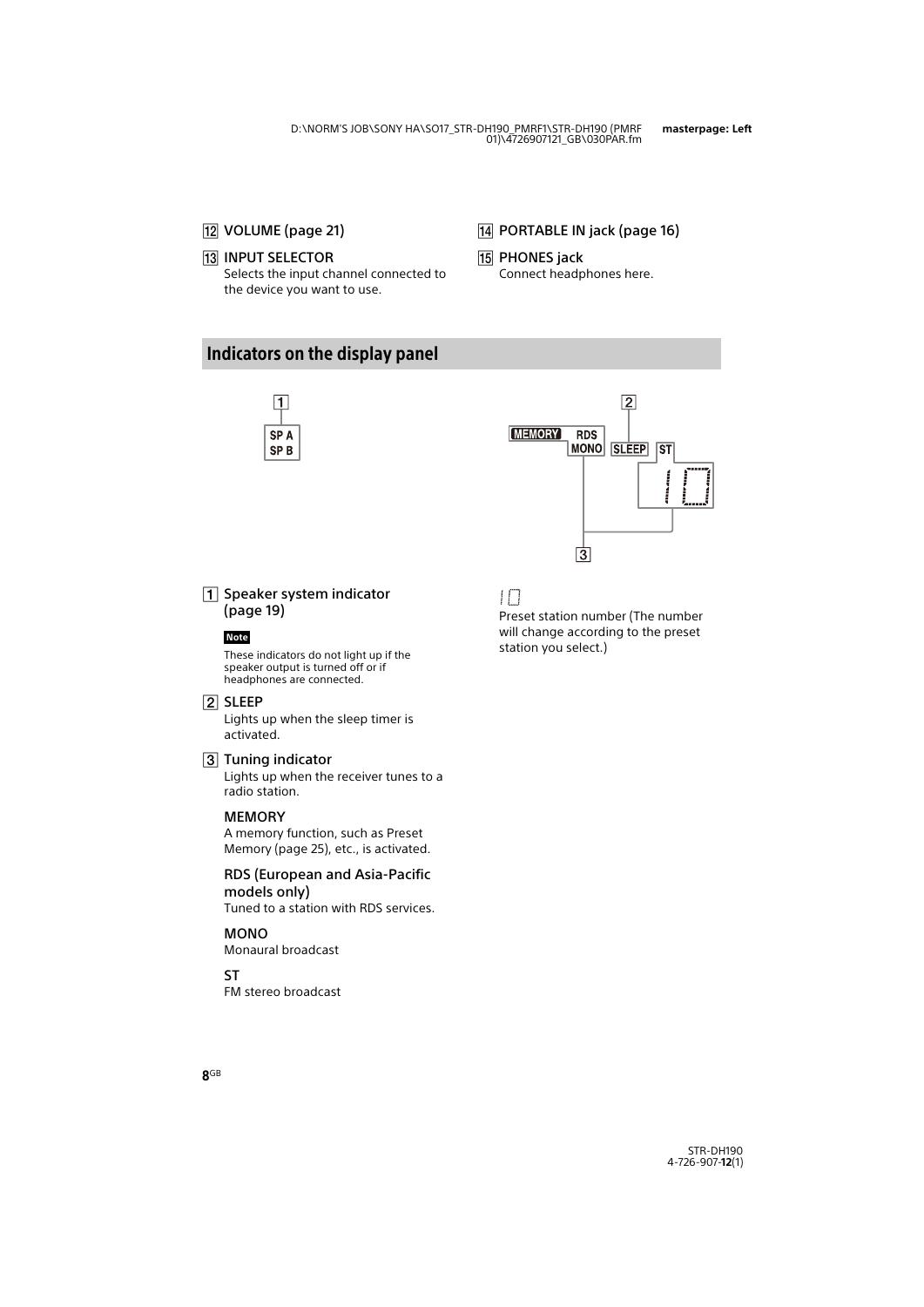### <span id="page-8-0"></span>Receiver rear panel



- FM ANTENNA terminal (page [18\)](#page-17-2)
- [2] SPEAKERS terminals (page [13,](#page-12-1) [14\)](#page-13-0)
- AUDIO IN/OUT jacks (page [15,](#page-14-1) [17](#page-16-0)) Audio input and output jacks.
- PHONO IN jacks (page [15](#page-14-1)) For connecting a turntable.

\* For service purpose only.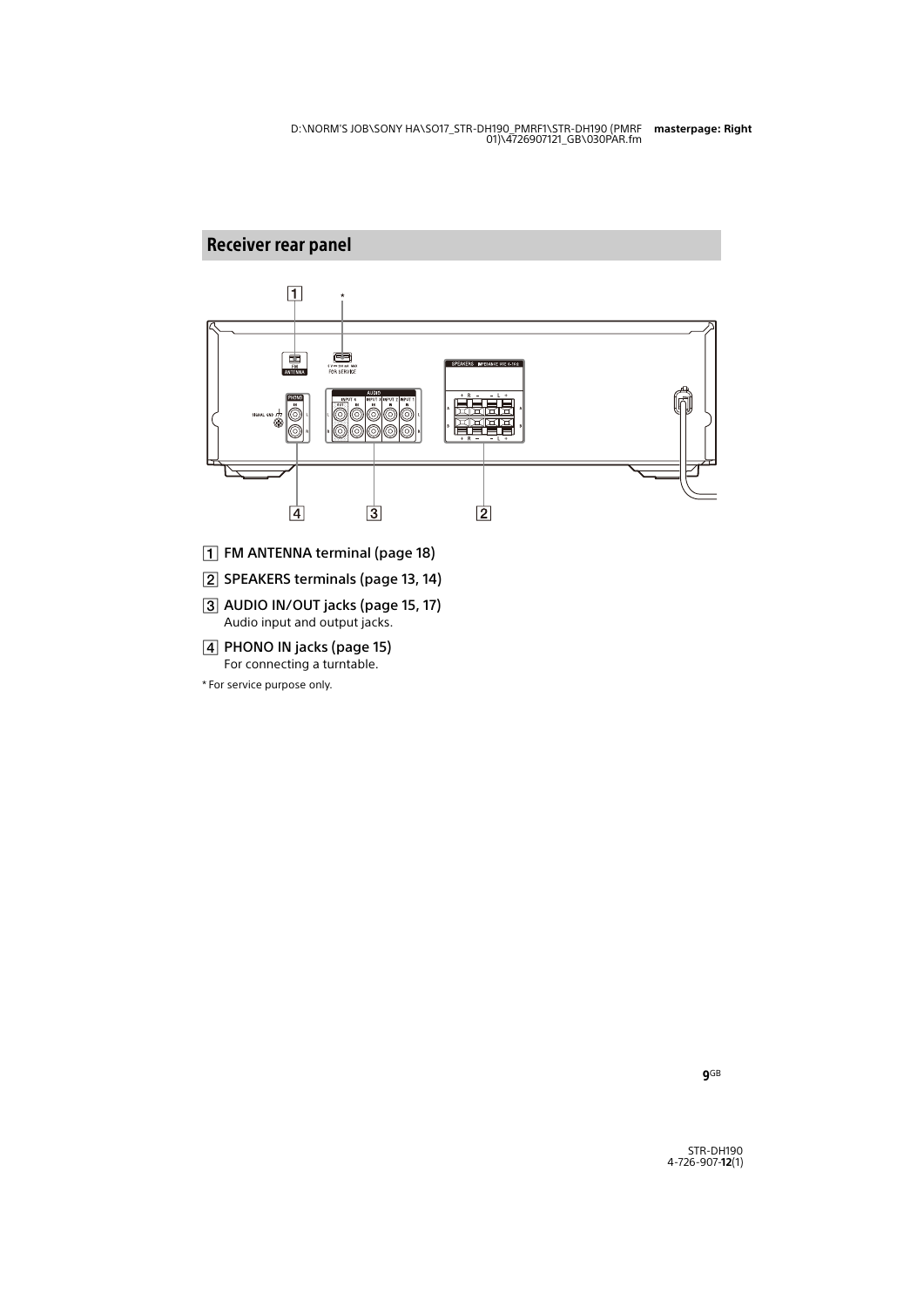### <span id="page-9-0"></span>Remote control



### $\boxed{1}$   $\circlearrowright$  (power) (page [18\)](#page-17-3)

Turns the receiver on or sets it to the standby mode.

#### <span id="page-9-1"></span>SLEEP

Sets the receiver to turn off automatically at a specified time. Each time you press this button, the display changes cyclically as follows.

 $0-30-00 \rightarrow 1-00-00 \rightarrow 1-30-00 \rightarrow$  $2$ -00-00  $\rightarrow$  OFF

When Sleep Timer is being used, "SLEEP" indicator lights up on the display panel.

**Tip**

- To check the remaining time before the receiver turns off, press SLEEP. The remaining time appears on the display panel.
- The Sleep Timer will be canceled when you perform the following.
- Press SLEEP again.
- Press (power).

### SPEAKERS A/B (page [19\)](#page-18-3)

Switches the speaker system. Each time you press this button, the display changes cyclically as follows.

 $SPK A \rightarrow SPK B \rightarrow SPK A+B \rightarrow$ OFF SPEAKERS\*

\* "OFF" and "SPEAKERS" appears alternately on the display panel.

#### **Note**

No sound is output from the speakers when you select "OFF SPEAKERS". Be sure to select setting other than "OFF SPEAKERS".

Input buttons

#### BLUETOOTH, INPUT 1, INPUT 2. INPUT 3, INPUT 4, PORTABLE IN, PHONO, FM

Selects the input channel connected to the device you want to use. When you press any of the input buttons, the receiver turns on.

#### **Note**

When you press BLUETOOTH, the receiver turns on only if "BT POWER" is set to "BT ON" (page [28\)](#page-27-0).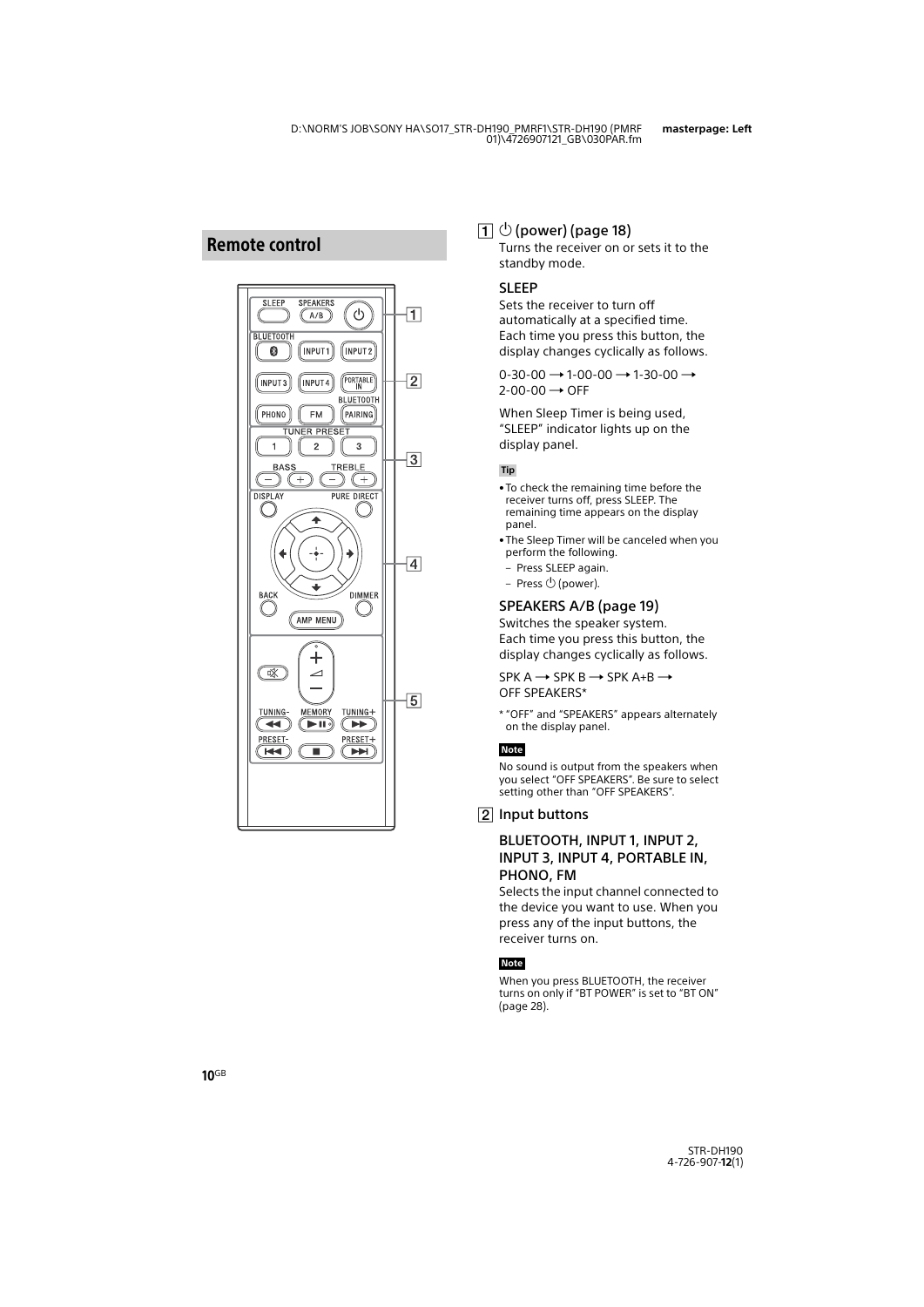### BLUETOOTH PAIRING (page [22\)](#page-21-0)

Switches the input of the receiver to "BLUETOOTH" and sets the receiver to the pairing mode.

#### TUNER PRESET 1, 2, 3 (page [25](#page-24-4))

Selects preset station 1, 2, or 3. When you press any of these buttons, the receiver turns on and tunes to the selected preset station.

BASS +/– (page [20](#page-19-0))

### TREBLE +/– (page [20](#page-19-1))

### [4] DISPLAY (page [30](#page-29-1))

### PURE DIRECT (page [29\)](#page-28-2)

Activates the Pure Direct function which allows you to enjoy higherfidelity sound from all inputs.

### $\overline{a}$  (enter),  $\overline{a}$  /  $\overline{a}$  /  $\overline{a}$  /  $\overline{a}$

Press  $\div$ ,  $\div$ ,  $\div$  to select the menu items. Then, press  $\left( +\right)$  to enter the selection.

#### **BACK**

Returns to the previous menu.

#### DIMMER

Adjusts the brightness of the display panel.

### AMP MENU

Displays the menu on the display panel to operate the receiver.

### [5] 咚 (muting)

Turns off the sound temporarily. Press the button again to restore the sound.

#### $\angle$  (volume) +\*/-

Adjusts the volume level of all speakers at the same time.

/ (fast rewind/fast forward),  $\blacktriangleright$ II (play/pause)\*, / (previous/next),  $\blacksquare$ (stop)

Search, play, pause, skip, stop operation.

TUNING +/– Scans a FM station.

### PRESET +/–

Selects preset stations or channels.

#### MEMORY\*

Stores a station that you are receiving as a preset station.

\* The  $\angle$  +  $\blacktriangleright$ II and MEMORY buttons have tactile dots. Use the tactile dots as reference when operating the receiver.

#### **Note**

- The above explanation is intended to serve as examples.
- Depending on the model of your connected device, some functions explained in this section may not work with the supplied remote control.

### <span id="page-10-0"></span>To insert batteries into the remote control

Insert two R03 (size AAA) batteries (supplied) in the remote control. Make sure that the + and – ends are in the correct position when installing batteries.



#### **Note**

- Do not leave the remote control in an extremely hot or humid place.
- Do not use a new battery with an old one.
- Do not mix manganese batteries and other kinds of batteries.
- We recommend that you use AAA manganese batteries.
- Do not expose the remote control sensor on the front panel of the receiver to direct sunlight or lights. Doing so may cause a malfunction.
- If you do not intend to use the remote control for an extended period of time, remove the batteries to avoid possible damage from battery leakage and corrosion.
- When the receiver no longer responds to the remote control, replace both of the batteries with new ones.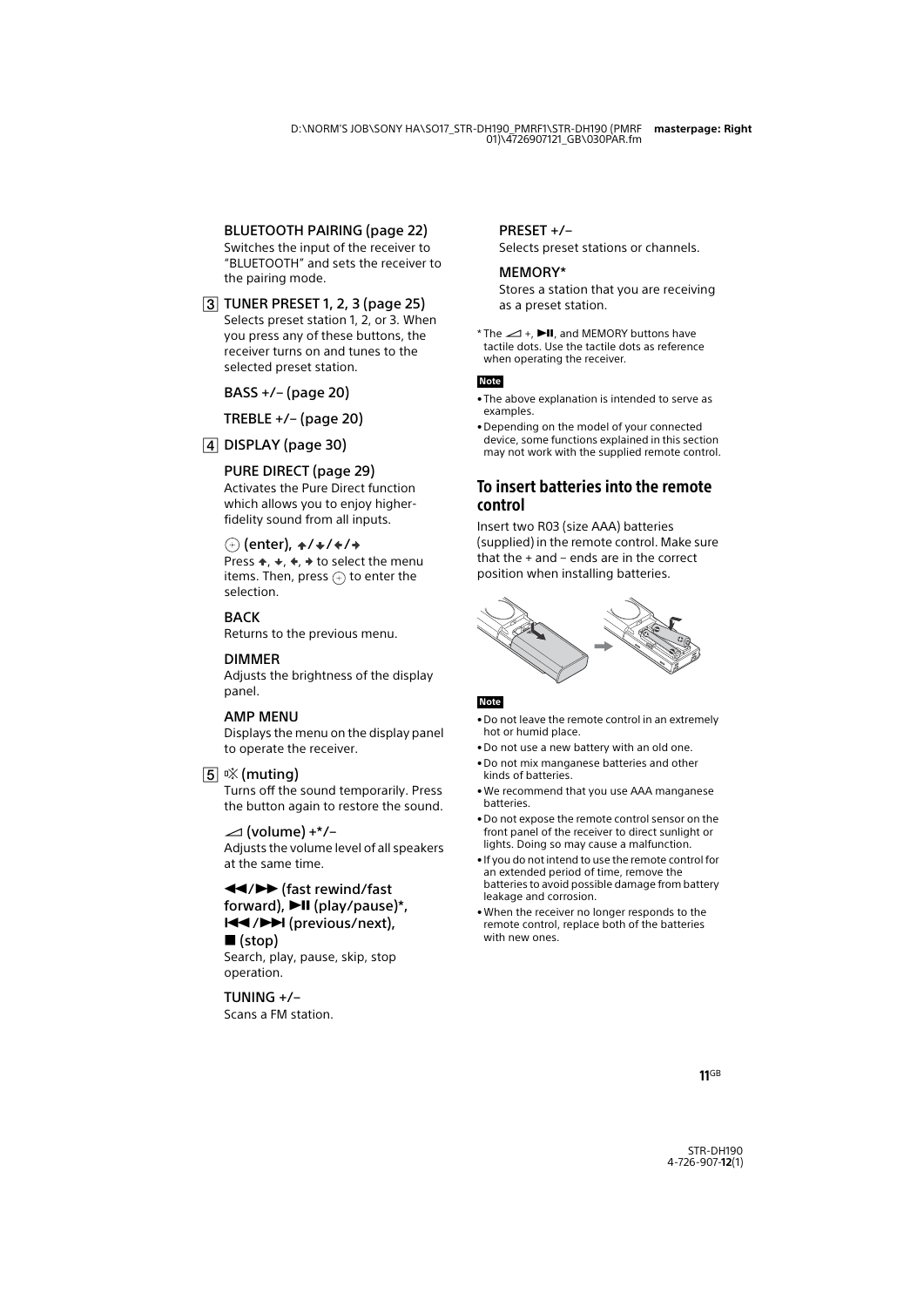### <span id="page-11-1"></span><span id="page-11-0"></span>Connection and Preparation

# <span id="page-11-2"></span>1: Preparing Necessary Items

### **Supplied items**

Make sure that you have all the items listed in ["Supplied Items" \(page 6\)](#page-5-2).

### **Cables required for connection (not supplied)**

**O** Speaker cables



Stereo audio cables\*



PHONO cables with grounding wires\*



3.5 mm Stereo audio cable\*



\* Not required depending on the connection configuration.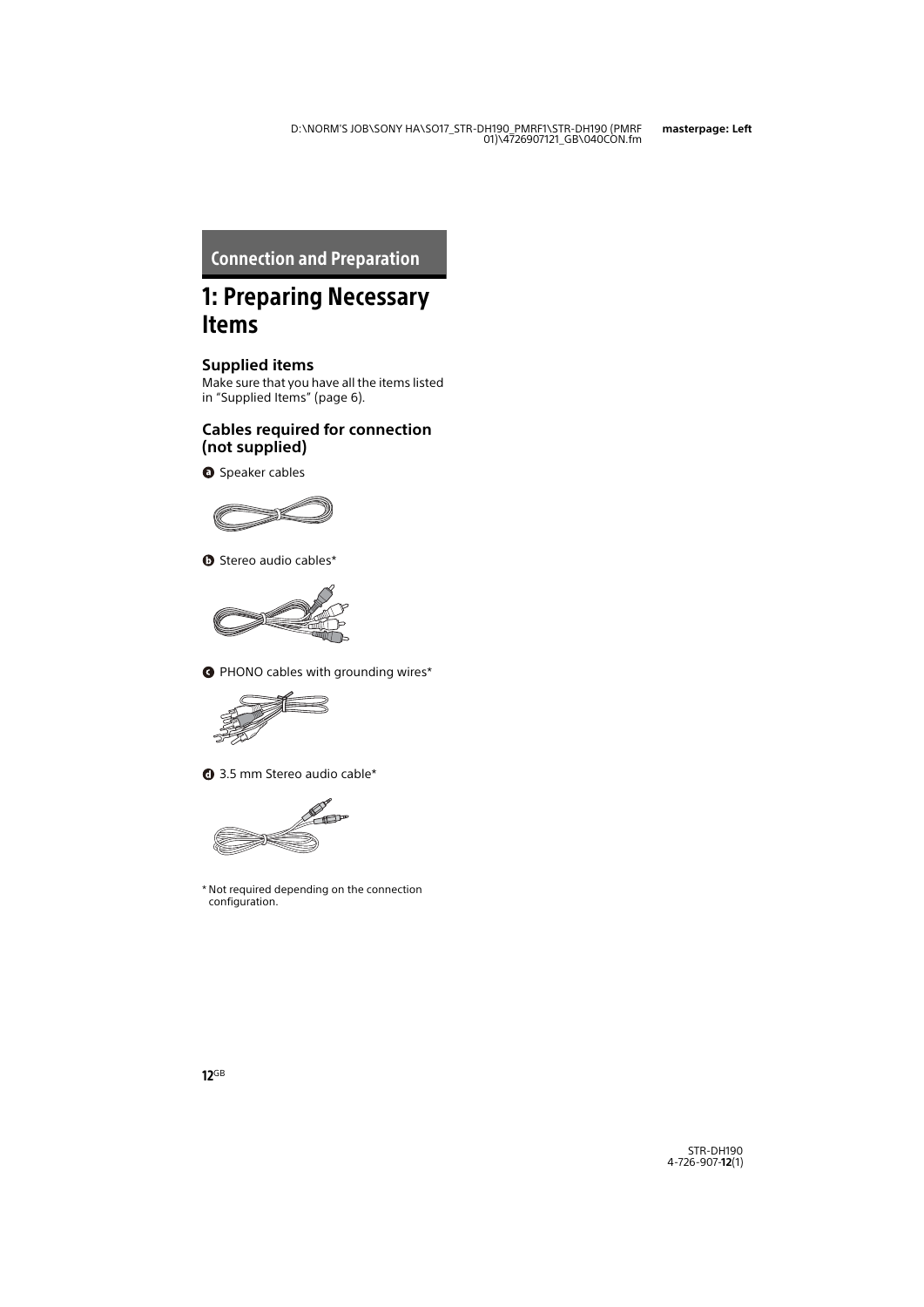# <span id="page-12-2"></span><span id="page-12-0"></span>2: Setting/Connecting Speakers

Set up and connect the speakers according to the number of speakers that you are using. This manual describes the installation, connections, and setting procedures using the stereo speaker system with A/B speakers as an example.

#### **Note**

- Connect speakers with a nominal impedance of 6 ohms to 16 ohms.
- When you connect all the speakers with a nominal impedance of 8 ohms or higher, set "SP IMP." to "8 OHM". In other connections, set it to "6 OHM". For details, see ["6: Setting the Speakers" \(page 19\)](#page-18-0).
- Before connecting cables, be sure to disconnect the AC power cord (mains lead).
- Before connecting the AC power cord (mains lead), make sure that metallic wires of the speaker cables are not touching each other between the SPEAKERS terminals or on the receiver rear panel. If the wires are touching, it may result in damage to the amplifier circuit.

### <span id="page-12-1"></span>How to connect speaker cables

Connect speaker cables with the polarities + (red)/– (black) matched between the receiver and the speakers as illustrated below.



Strip the jacket to 10 mm (13/32 in) at each end of the speaker cables, and then tightly twist the speaker wire strands. Insert the stripped ends of the cables into the terminals as illustrated below.



#### **Note**

- Be sure not remove too much of the speaker cable sleeves, so as to prevent the wires of the speaker cables from touching each other.
- Improper connection may result in fatal damage to the receiver.

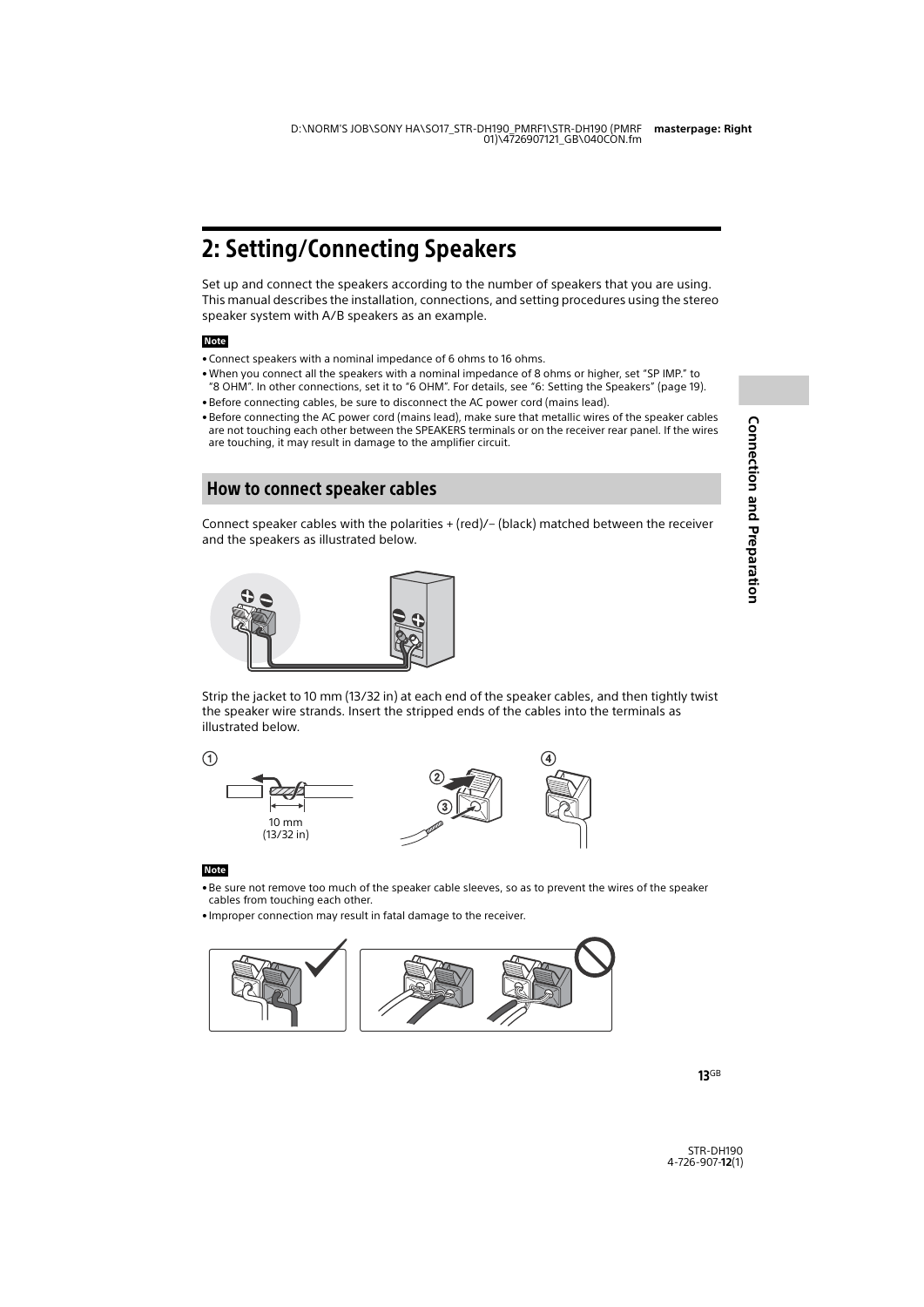<span id="page-13-0"></span>You can also enjoy the audio in another location by connecting additional B speakers.



Speaker cable (not supplied)

#### **Note**

If you connect additional B speakers, you can select the speakers you want to use with the SPEAKERS A/B button (page [19\)](#page-18-4). No sound is output from the speakers when you select "OFF SPEAKERS". Be sure to select setting other than "OFF SPEAKERS".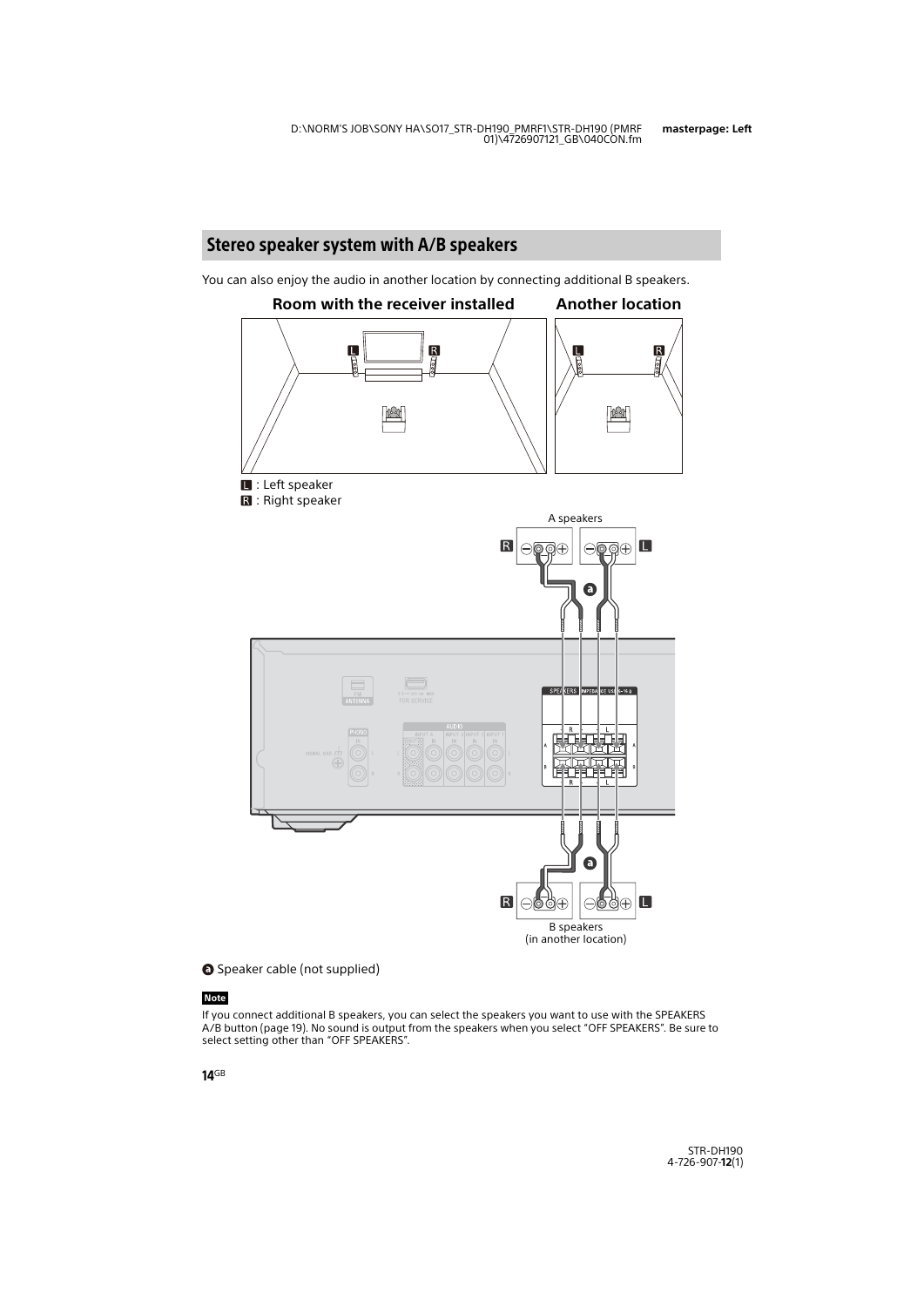# <span id="page-14-2"></span><span id="page-14-0"></span>3: Connecting Audio-Visual Devices

#### **Note**

Be sure to make cable connections before connecting the AC power cord (mains lead).

**Tip**

- You can connect devices other than those indicated below to the AUDIO IN/OUT jacks.
- You can rename each input so that the name can be displayed on the display panel of the receiver (page [29\)](#page-28-3).

### <span id="page-14-1"></span>Connecting audio devices



**Connection and Preparation Connection and Preparation**

**O** Stereo audio cable (not supplied)

PHONO cables with grounding wires (not supplied)

\* If your turntable has a grounding terminal, connect the grounding wire.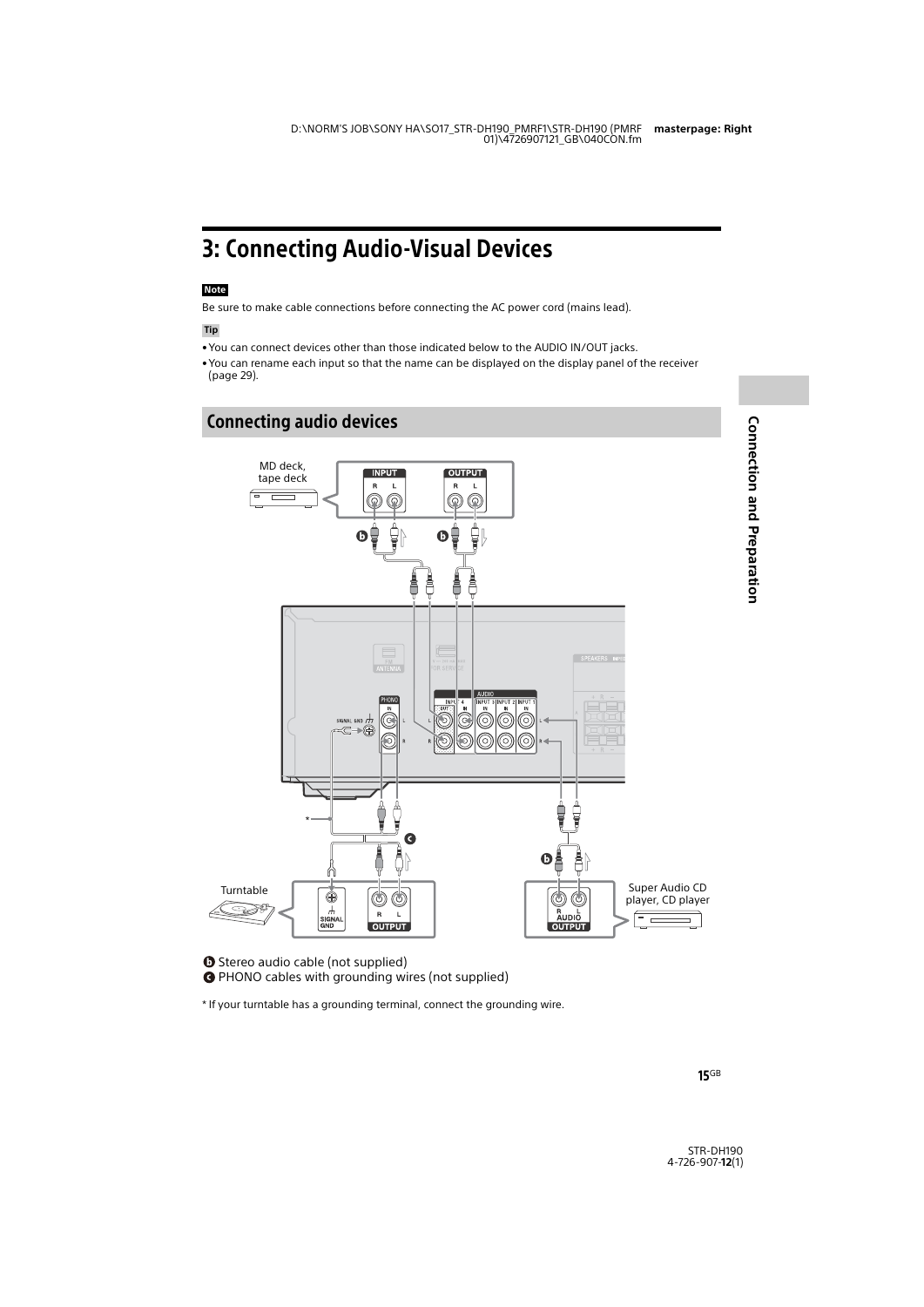#### **Note**

<span id="page-15-1"></span>• When you connect a turntable with a PHONO/ LINE switch, be sure to set the PHONO/LINE switch to PHONO.



- This receiver equipped with Phono Equalizer amplifier to meet MM type PHONO cartridges. MM type cartridge used on turntable have a variation of audio output level. In case MM type cartridge output is small, you can use phono volume offset to increase the level (page [28](#page-27-1)).
- To record the sound from the receiver, you must connect your device to the AUDIO INPUT 4 OUT iacks.

### <span id="page-15-0"></span>Connecting a portable audio device



3.5 mm Stereo audio cable (not supplied)

#### **Note**

- When listening to a device connected to the PORTABLE IN jack, sound may be distorted or interrupted. This is not a malfunction and will depend on the connected device.
- If the sound from the device connected to the PORTABLE IN jack is very soft, you may increase the volume level. However, before you switch to other input, be sure to reduce the volume level to avoid damaging your speaker.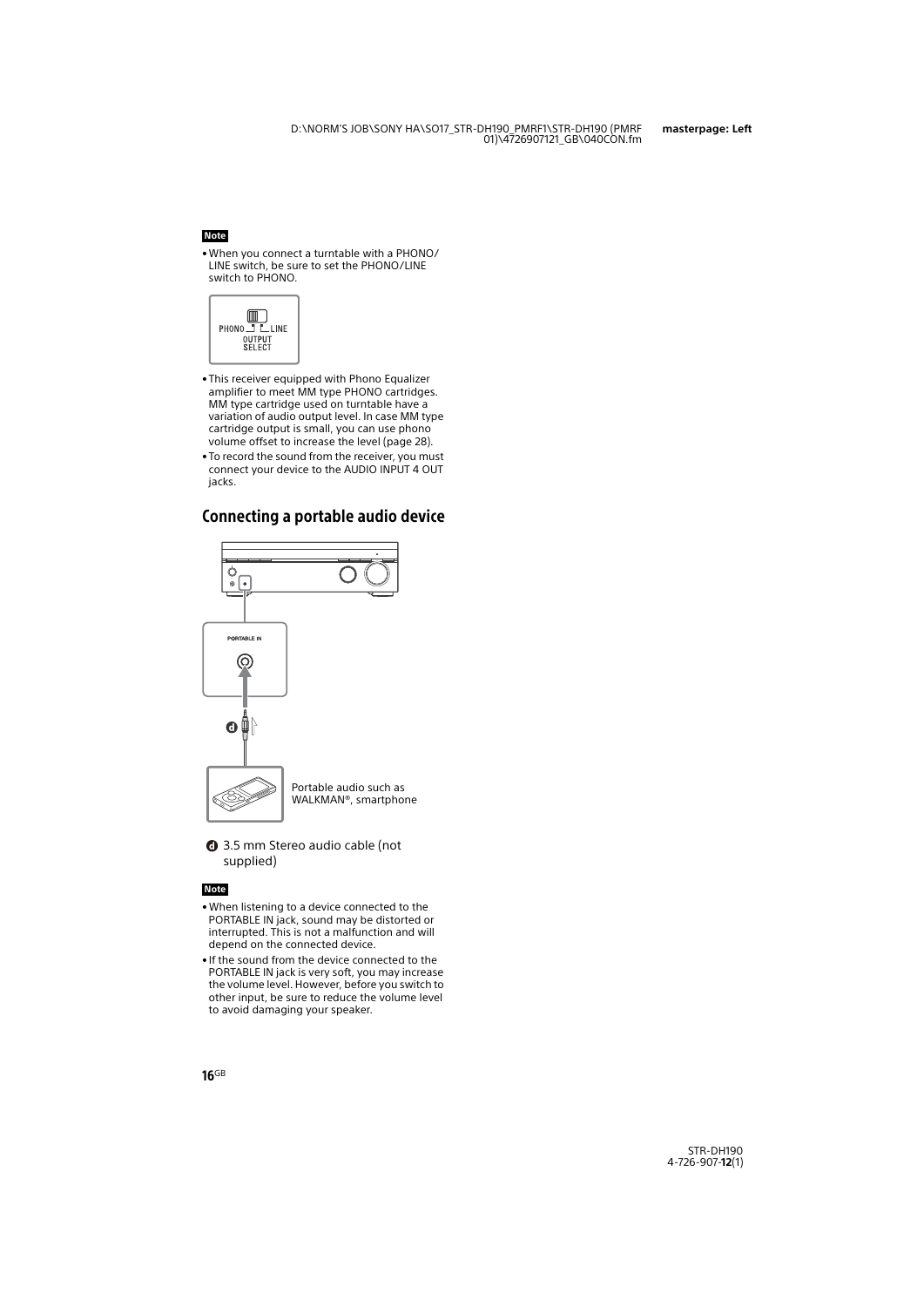### <span id="page-16-0"></span>Connecting visual devices



**O** Stereo audio cable (not supplied)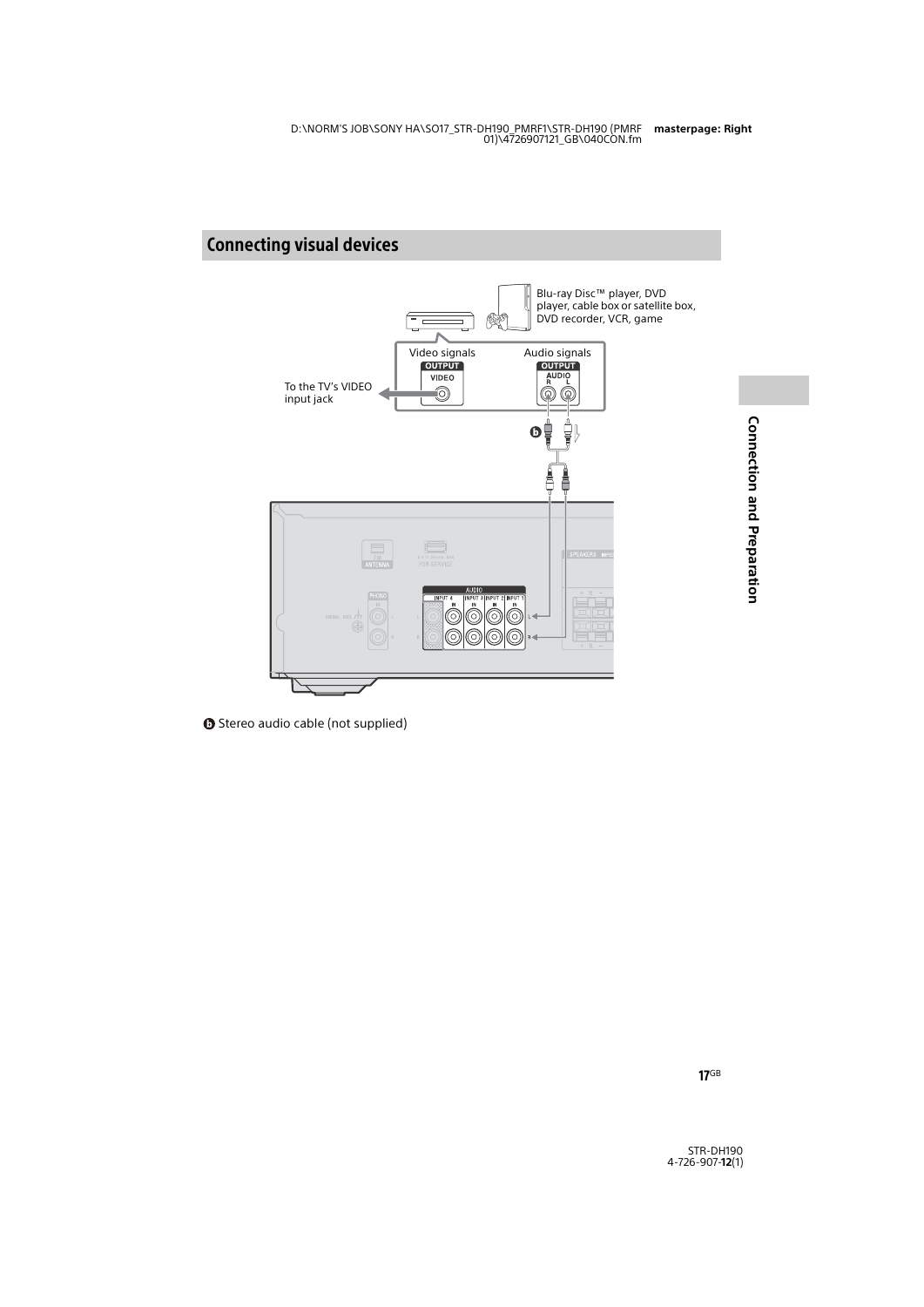# <span id="page-17-2"></span><span id="page-17-0"></span>4: Connecting the FM Antenna (aerial)



#### **Note**

- Be sure to fully extend the FM wire antenna (aerial).
- After connecting the FM wire antenna (aerial), keep it as horizontal as possible.

# <span id="page-17-1"></span>5: Turning on the Receiver

1 **Connect the AC power cord (mains lead) to a wall outlet.**



<span id="page-17-3"></span>**2** Press  $\circlearrowleft$  (power) to turn on **the receiver.**

(power)

#### **Tip**

You can also turn on the receiver using  $\circlearrowright$  (power) on the remote control. To turn off the receiver, press  $\bigcirc$  (power) again.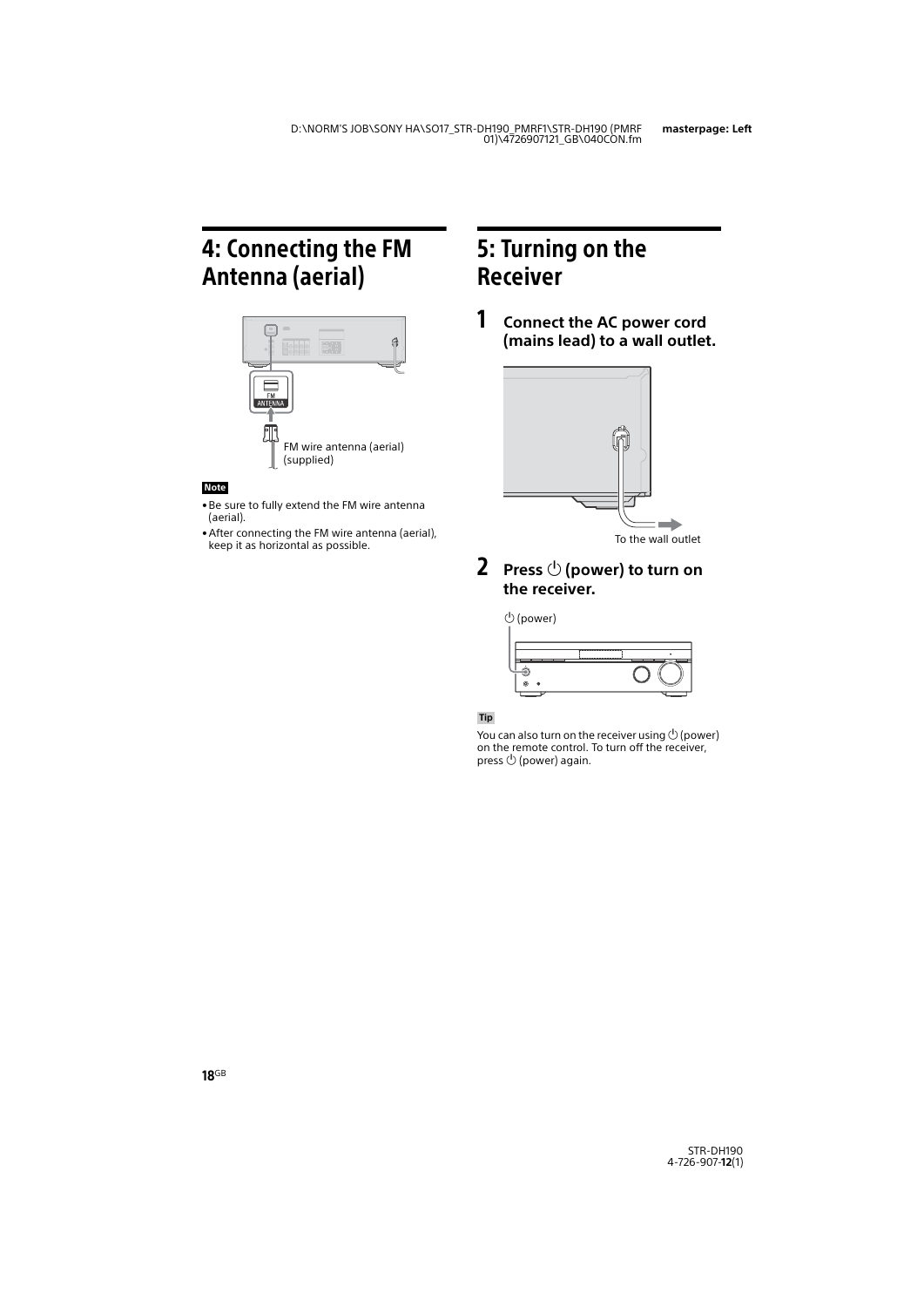# <span id="page-18-0"></span>6: Setting the Speakers

### <span id="page-18-5"></span>Setting the speaker impedance

Set the appropriate speaker impedance for the speakers you are using.



### 1 **Press AMP MENU.**

The menu is displayed on the display panel.

- **2 Press**  $\div$ **/**  $\div$  to select "SP IMP.", and then press  $\left( +\right)$ .
- **3** Press  $\star$ / $\star$  to select the **appropriate speaker impedance, and then press .**

**"8 OHM"**: The default setting. Select this when you connect all speakers with a nominal impedance of 8 ohms or higher.

**"6 OHM"**: Select this when you connect all speakers with a nominal impedance of lower than 8 ohms.

#### **Note**

- If you are not sure of the impedances of the speakers, refer to the operating instructions supplied with your speakers. (This information is often on the back of the speaker.)
- When you connect speakers to both the SPEAKERS A and B terminals, connect the speakers with a nominal impedance of 12 ohms or higher.

• When you connect speakers to either SPEAKERS A or B terminals, connect the speakers with a nominal impedance of 8 ohms or 6 ohms.

### <span id="page-18-4"></span>Switching the speaker system

When two speaker systems are connected to the receiver, you can select the speaker system you want to operate.

<span id="page-18-3"></span>**Press SPEAKERS A/B repeatedly to select the speaker system you want to operate.**



SPEAKERS A/B

Each time you press this button, the display changes cyclically.

**"SPK A"**: Speakers connected to the SPEAKERS A terminals.

**"SPK B"**: Speakers connected to the SPEAKERS B terminals.

**"SPK A+B"**: Speakers connected to both the SPEAKERS A and B terminals (parallel connection).

**"OFF SPEAKERS"**: "OFF" and "SPEAKERS" appears alternately on the display panel. No audio signals are output from any speaker terminals.

#### **Note**

This setting is not available when headphones are connected.

#### **Tip**

- <span id="page-18-2"></span>• The "SP A" or/and "SP B" indicators on the display panel lights up to show which set of terminals are selected. "SP A" and "SP B" light off when the speaker system is turned off.
- <span id="page-18-1"></span>• You can also use SPEAKERS button on the receiver to select the speaker system.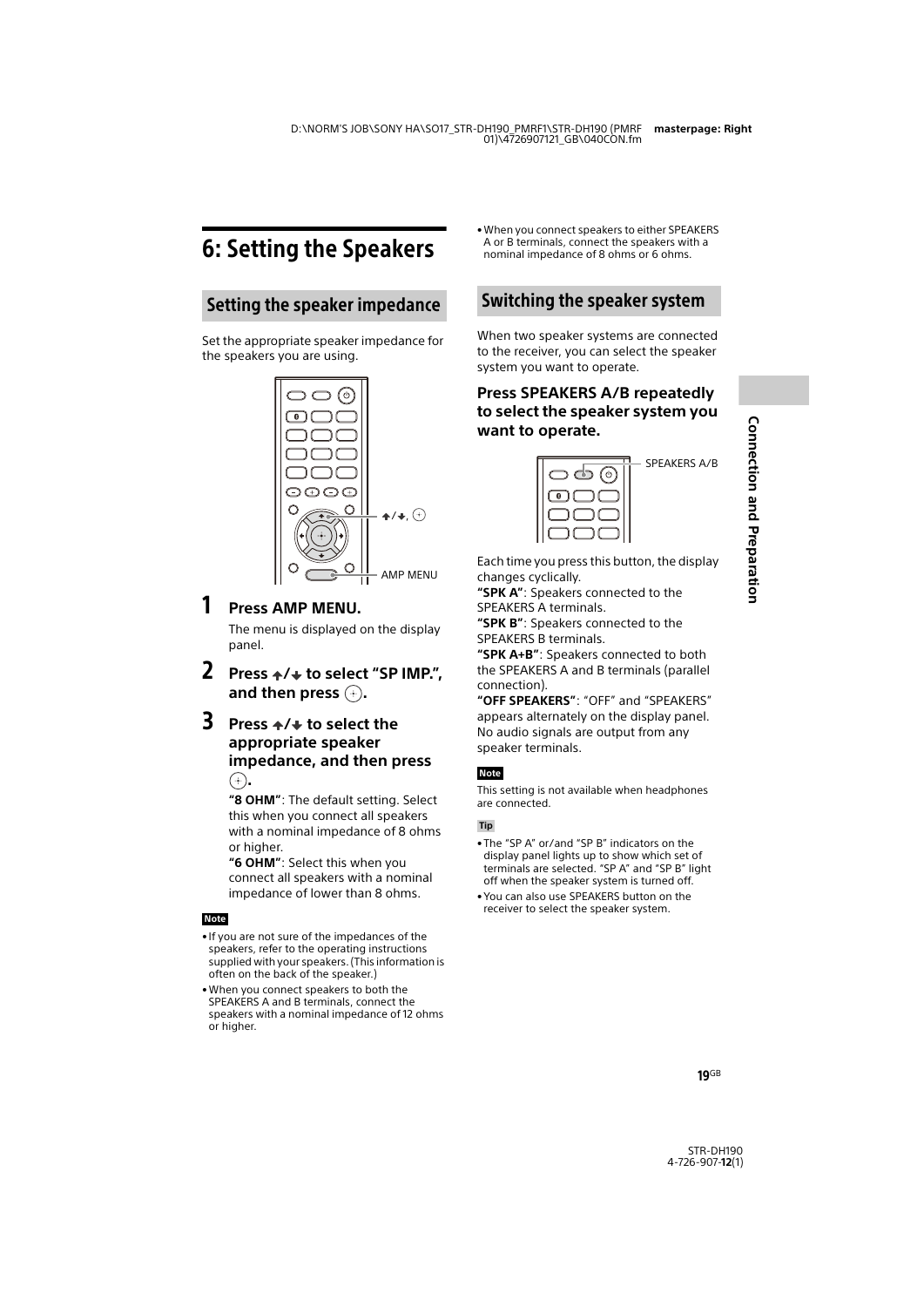### Adjusting the tone

You can adjust the tonal balance of the speakers.



<span id="page-19-1"></span>**Press TREBLE + or TREBLE – repeatedly to adjust the treble level.** 

### <span id="page-19-0"></span>**Press BASS + or BASS – repeatedly to adjust the bass level.**

You can adjust from –10 dB to +10 dB in 1 dB step.

The initial setting is 0 dB.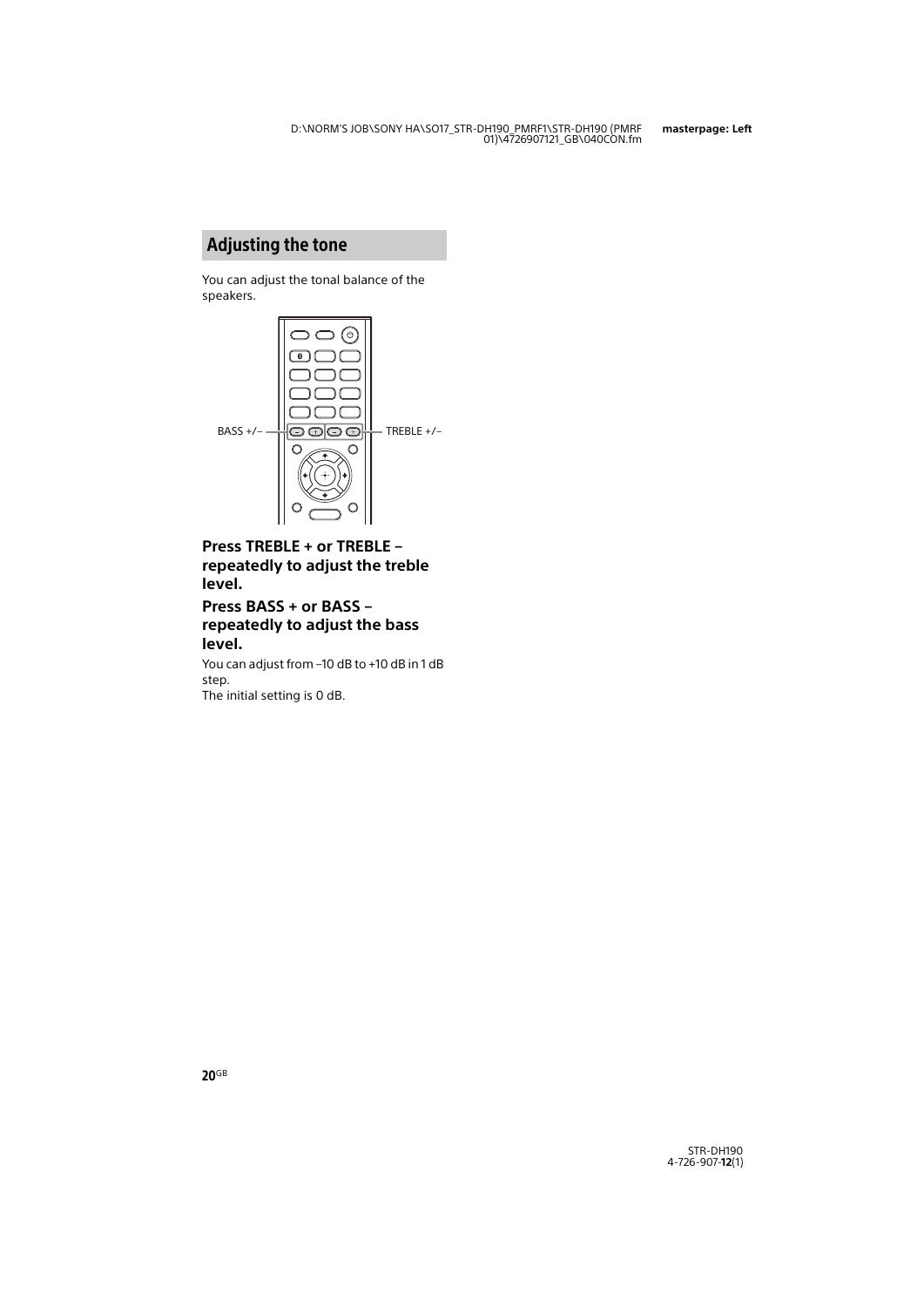### <span id="page-20-1"></span><span id="page-20-0"></span>Playback

# <span id="page-20-2"></span>Playing Back Sound on Audio-Visual Devices



### 1 **Press the input button which corresponds to the device you want to play.**

The selected input appears on the display panel.

### 2 **Start playback on the connected device.**

### **3** Press  $\angle$  +/- to adjust the **volume.**

#### **Note**

Before you turn off the receiver, be sure to turn down the volume level to avoid damaging your speakers the next time you turn on the receiver.

#### **Tip**

- <span id="page-20-6"></span>• To turn the volume up or down quickly
	- Turn the VOLUME knob quickly.
- Press and hold one of the  $\angle$  +/- buttons.
- To make fine adjustments
	- Turn the VOLUME knob slowly.
	- Press one of the  $\angle$  +/– buttons and release it immediately.

# <span id="page-20-4"></span><span id="page-20-3"></span>Playing Back Sound on a BLUETOOTH Device

You can receive audio content from a WALKMAN®, smartphone or tablet that has a BLUETOOTH function and listen to it via this receiver.



### <span id="page-20-5"></span>About the BLUETOOTH indicator

The BLUETOOTH indicator above the BLUETOOTH button on the receiver lights up or flashes in blue to show the BLUETOOTH status.

| <b>Receiver status</b>                                                      | <b>Indicator status</b> |
|-----------------------------------------------------------------------------|-------------------------|
| The receiver is<br>searching for a<br><b>BLUETOOTH device to</b><br>connect | Flashes slowly          |
| <b>BLUETOOTH</b> pairing                                                    | Flashes quickly         |
| <b>BLUETOOTH</b><br>connection is<br>established                            | Lights up               |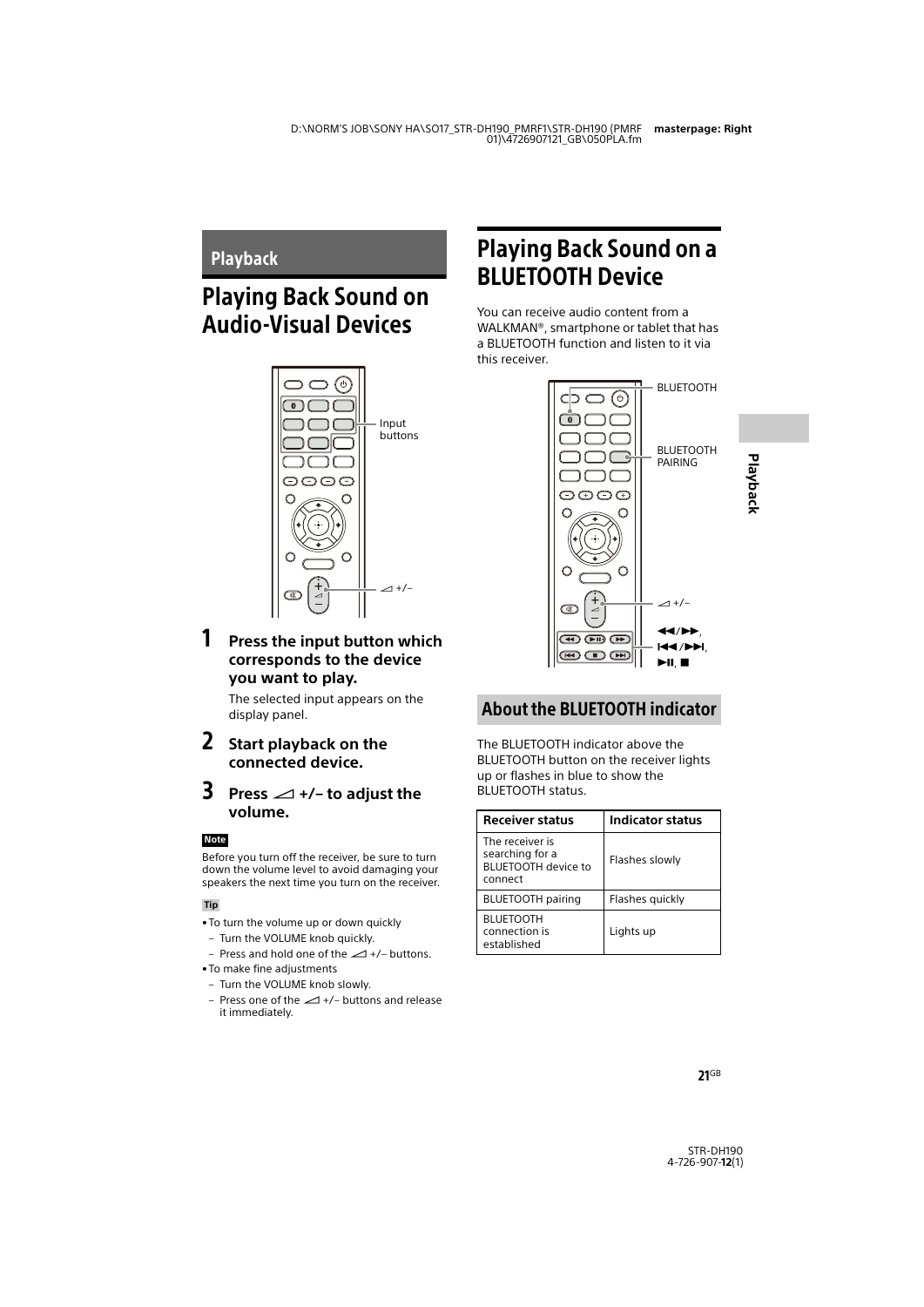### <span id="page-21-2"></span>Registering BLUETOOTH devices to the receiver (Pairing operation)

Pairing is an operation in which BLUETOOTH devices are registered to each other before connection. Follow the steps below to pair the BLUETOOTH device and the receiver. Once the BLUETOOTH devices are paired, there is no need to pair them again. When the pairing is complete, proceed to ["Listening to sound on a paired](#page-21-1)  [BLUETOOTH device" \(page 22\)](#page-21-1).

### 1 **Place the BLUETOOTH device within 1 meter (3.3 feet) of the receiver.**

### <span id="page-21-0"></span>2 **Press BLUETOOTH PAIRING.**

"PAIRING" flashes on the display panel. Perform step 3 within five minutes, otherwise pairing will be canceled. If pairing is canceled, repeat this step.

### 3 **Perform pairing on the BLUETOOTH device to detect the receiver.**

For details, refer to the operating instructions of your BLUETOOTH device.

A list of detected devices may appear on the BLUETOOTH device display depending on the type of BLUETOOTH device. The receiver is displayed as "STR-DH190".

### 4 **Select "STR-DH190" on the BLUETOOTH device display.**

If "STR-DH190" is not displayed, repeat this process from step 1. When the BLUETOOTH connection is established, the paired device name appears on the display panel.

### 5 **Start playback on the BLUETOOTH device.**

### 6 **Adjust the volume.**

Adjust the volume of the BLUETOOTH device first. If the volume level is still too low, press  $\angle$  +/- to adjust the volume level of the receiver.

### To cancel pairing operation

Pairing operation will be canceled when you switch the input.

#### **Note**

- Some applications of BLUETOOTH device cannot be controlled from the receiver.
- If a passkey is required on the display of the BLUETOOTH device in step 4, enter "0000". The passkey may be called "Passcode", "PIN code", "PIN number" or "Password".
- You can pair up to ten BLUETOOTH devices. If an 11th BLUETOOTH device is paired, the least recently connected device will be replaced by the new one.

#### **Tip**

- You can operate a BLUETOOTH device using 44/ $\blacktriangleright$  (fast rewind/fast forward),  $\blacktriangleright$   $\blacktriangleright$  / $\blacktriangleright$  /  $(previous/next)$ ,  $\nightharpoonup$ II (play/pause),  $\blacksquare$  (stop).
- If you press **II** in "BLUETOOTH" input when no BLUETOOTH device is connected, the receiver automatically connects to the last connected BLUETOOTH device.

### <span id="page-21-1"></span>Listening to sound on a paired BLUETOOTH device

### 1 **Turn on the BLUETOOTH function on the BLUETOOTH device.**

### 2 **Press BLUETOOTH.**

The receiver connects to the last connected BLUETOOTH device and the device name appears on the display panel.

### 3 **Start playback on the BLUETOOTH device.**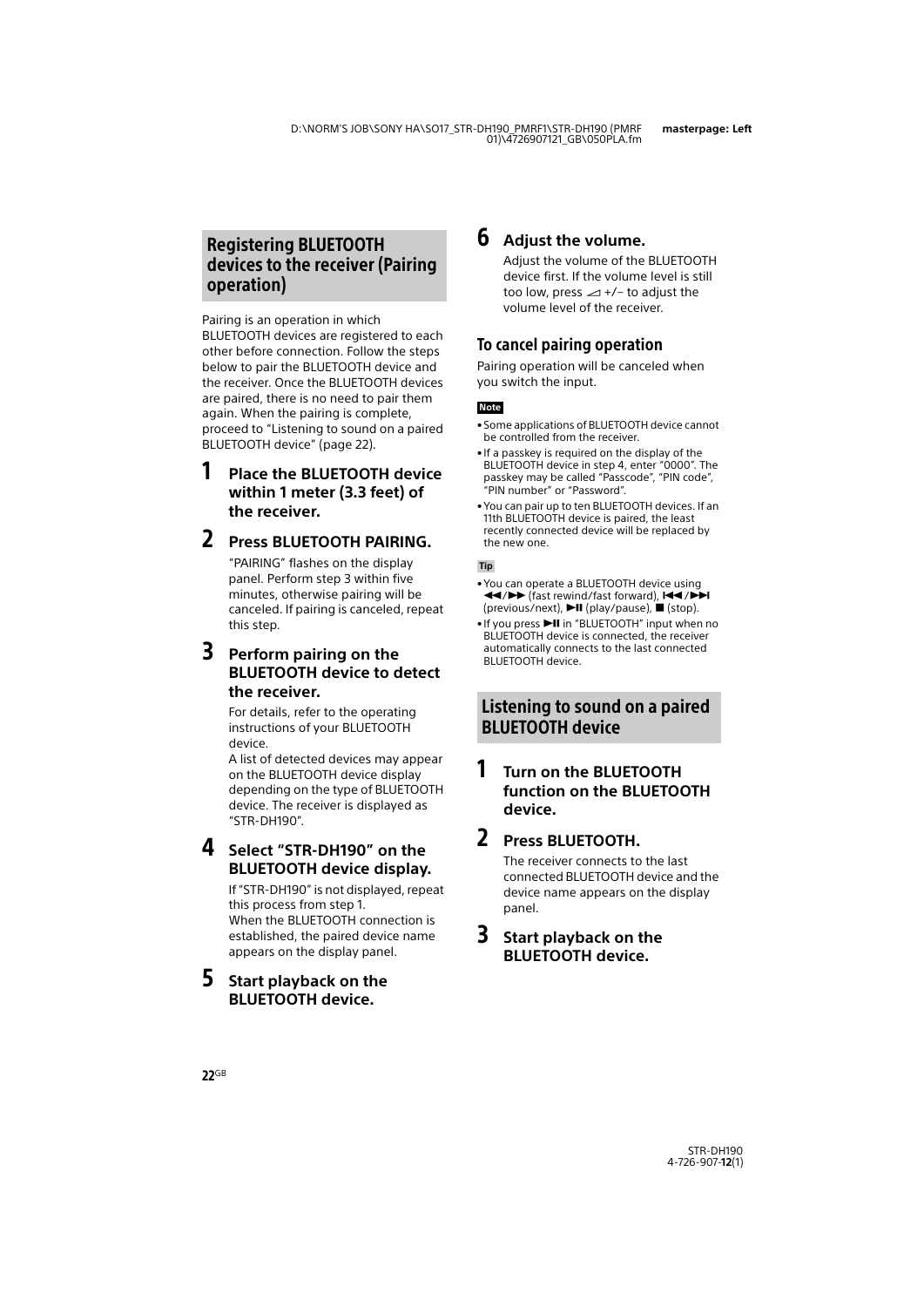### 4 **Adjust the volume.**

Adjust the volume of the BLUETOOTH device first. If the volume level is still too low, press  $\angle$  +/- to adjust the volume level of the receiver.

### To disconnect a BLUETOOTH connection

The BLUETOOTH connection will be disconnected when you perform either of the following operations:

- Switch the input.
- Turn off the BLUETOOTH function on the BLUETOOTH device.
- Press BLUETOOTH PAIRING.
- Turn off the receiver or the BLUETOOTH device.
- Press BLUETOOTH on the receiver again.

#### **Note**

- The functions may differ depending on the specifications of the BLUETOOTH device.
- The audio playback on this receiver may be delayed from that on the BLUETOOTH device because of the characteristics of the BLUETOOTH wireless technology.

#### **Tip**

- You can enable or disable AAC codec reception from BLUETOOTH device (page [27](#page-26-4)).
- You can connect to the receiver from a paired BLUETOOTH device when "BT POWER" is set to "BT ON" (page [28\)](#page-27-0).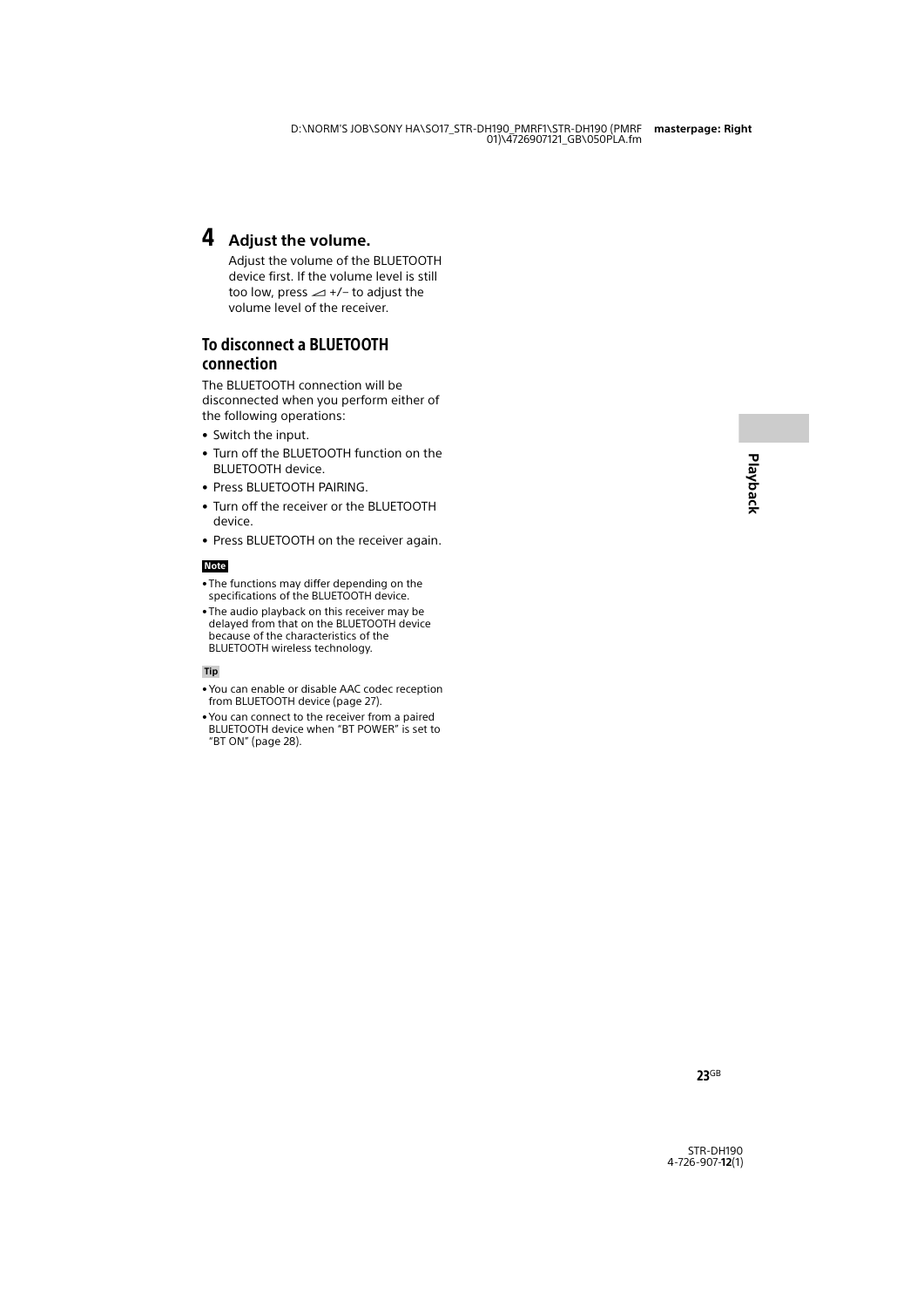### <span id="page-23-1"></span><span id="page-23-0"></span>**Tuner**

# <span id="page-23-2"></span>Tuning to a FM Station Automatically (Automatic Tuning)

You can listen to FM broadcasts through the built-in tuner. Before operation, make sure you have connected the FM antenna (aerial) to the receiver (page [18\)](#page-17-2).



### 1 **Press FM.**

### 2 **Press TUNING + or TUNING –.**

TUNING + scans from lower to higher frequency stations and TUNING – for scanning higher to lower. The receiver stops scanning whenever a station is received.

### Using the control buttons on the receiver

- **1** Turn INPUT SELECTOR to select "FM TUNER".
- <span id="page-23-3"></span>**2** Press TUNING MODE repeatedly to select "AUTO".
- <span id="page-23-4"></span>**3** Press TUNING + or TUNING –.

### In case of poor FM stereo reception

If the FM stereo reception is poor and "ST" flashes on the display panel, select monaural audio to lessen the sound distortion.

Press AMP MENU, and then press  $\div/\div$  and  $\textcircled{\tiny{\textcircled{\tiny{+}}}}$  to select "FM MODE" – "MONO". To return to the stereo mode, select "STEREO".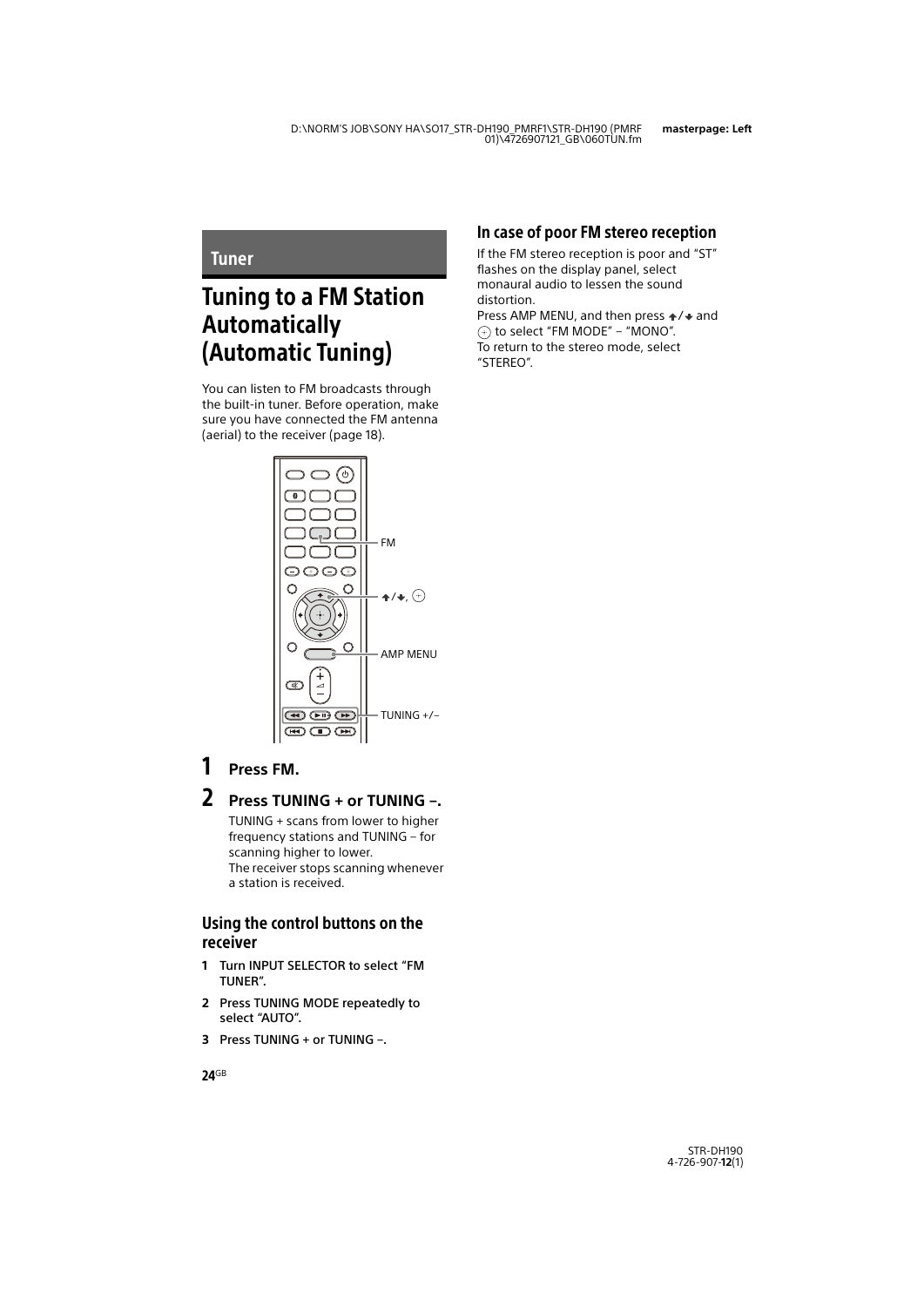# <span id="page-24-3"></span><span id="page-24-0"></span>Presetting FM Radio Stations (Preset Memory)

You can store up to 30 FM stations as your favorite stations as preset stations.



- 1 **Press FM.**
- 2 **Tune to the station that you want to preset using Automatic Tuning (page [24](#page-23-2)).**
- 3 **Press MEMORY.**
- 4 **Press PRESET + or PRESET to select a preset number.**
- 5 **Press .**

The station is stored as the selected preset number.

6 **Repeat steps 1 to 5 to store another station.**

### <span id="page-24-5"></span>Tuning to preset stations

### 1 **Press FM.**

### 2 **Press PRESET + or PRESET – repeatedly to select the station.**

#### **Tip**

<span id="page-24-4"></span>You can also use TUNER PRESET 1, 2 or 3 to select a preset station.

### Using the control buttons on the receiver

- **1** Turn INPUT SELECTOR to select "FM TUNER".
- <span id="page-24-1"></span>**2** Press TUNING MODE repeatedly to select "PRESET".
- <span id="page-24-2"></span>**3** Press TUNING + or TUNING – to select the preset station you want.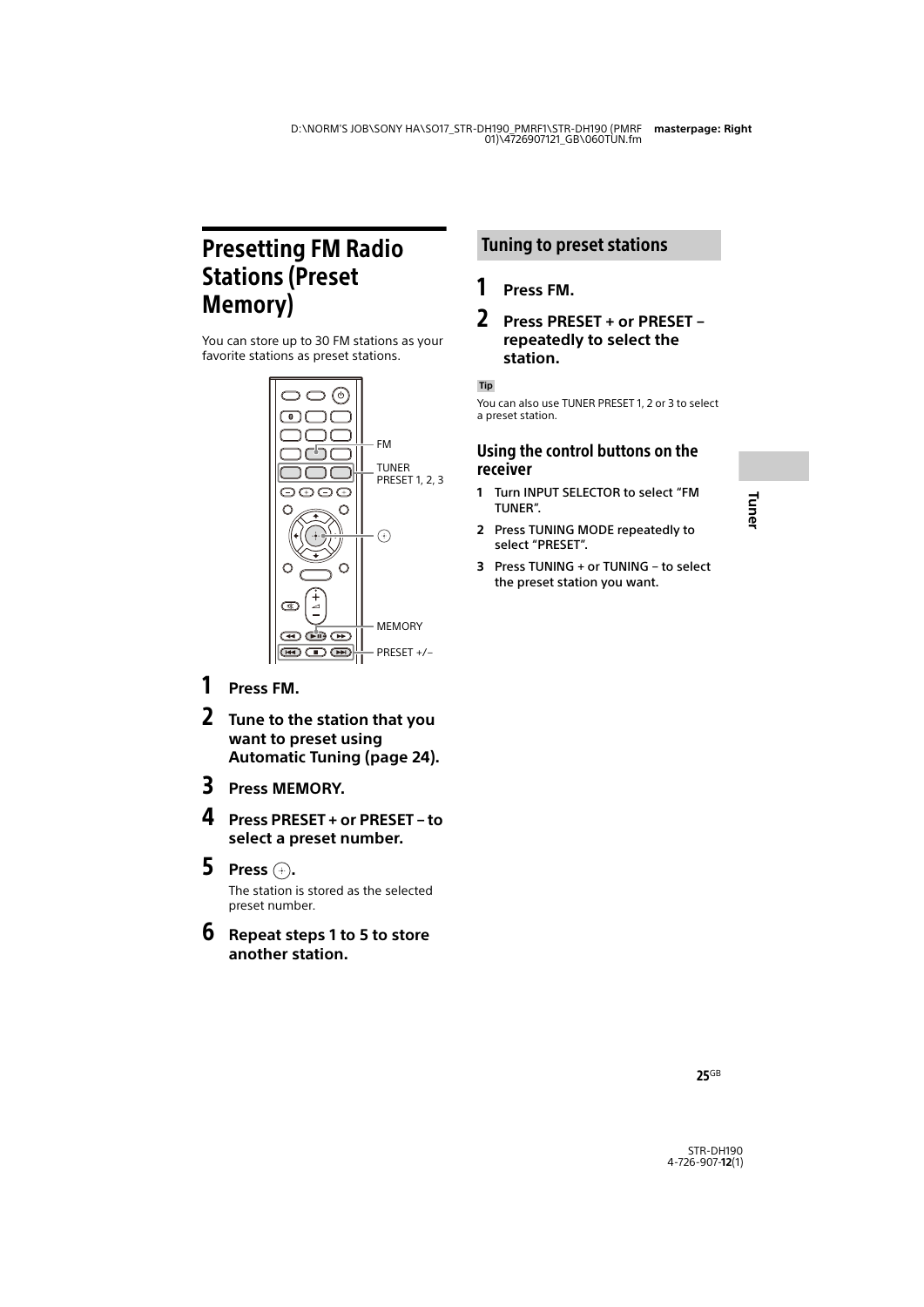# <span id="page-25-1"></span><span id="page-25-0"></span>Receiving RDS **Broadcasts**

#### **(European and Asia-Pacific models only)**

This receiver allows you to use Radio Data System (RDS), which enables FM radio stations\* to send additional information along with the regular programming signal. This receiver offers convenient RDS features, such as Program Service name display.

\* Not all FM stations provide RDS service, nor do they provide the same type of services. If you are not familiar with the RDS services in your area, check with your local radio stations for details.

### **Simply select a station on the FM band using Automatic Tuning (page [24](#page-23-2)) or Tuning with Preset Station (page [25\)](#page-24-5).**

When you tune to a station that provides RDS services, "RDS" lights up and the Program Service name appears on the display panel.

#### **Note**

RDS may not work properly if the station you tuned to does not transmit the RDS signal or if the signal strength is weak.

#### **Tip**

While a Program Service name is displayed, you can check the frequency by pressing DISPLAY repeatedly (page [30\)](#page-29-2).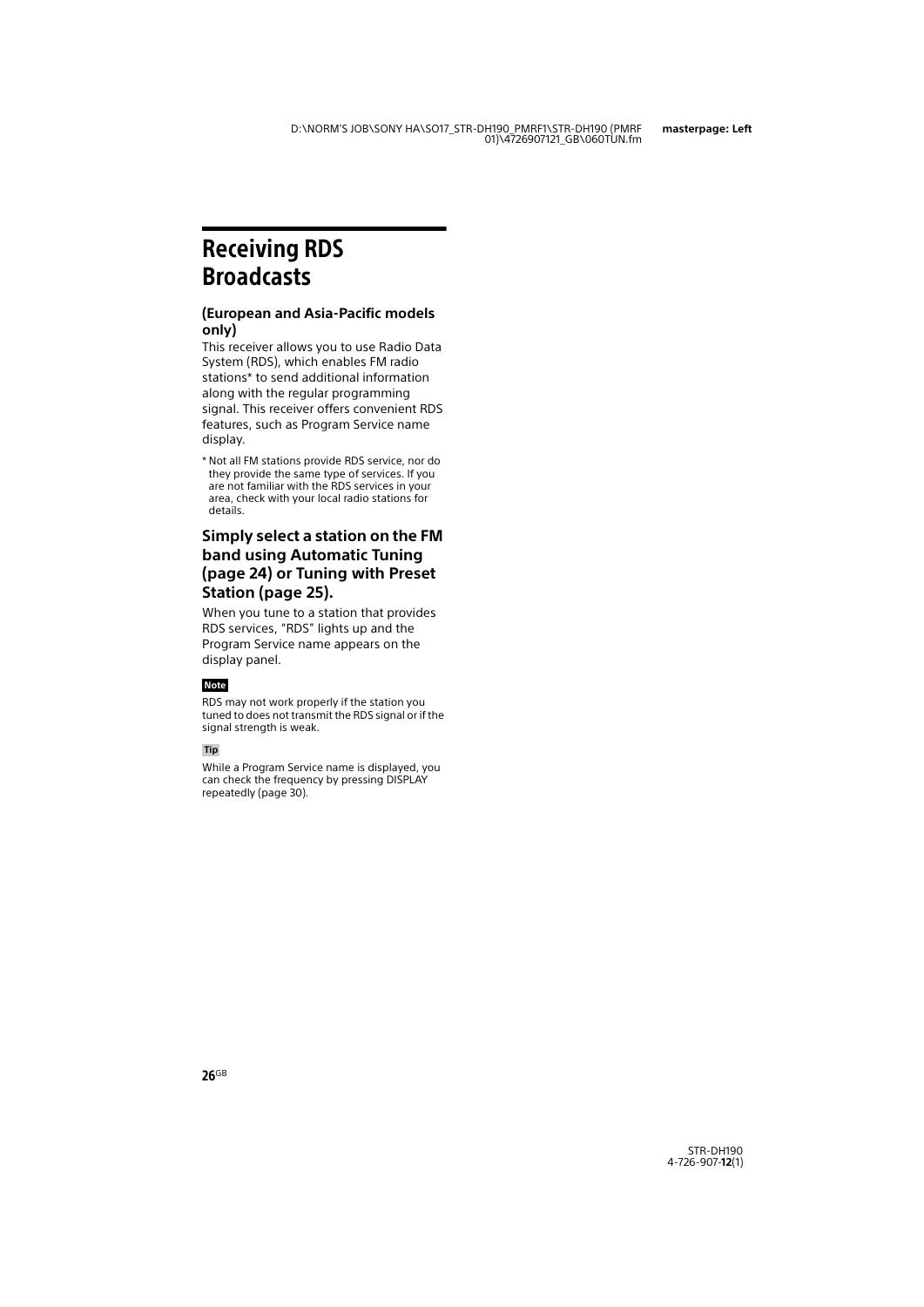### <span id="page-26-7"></span><span id="page-26-1"></span><span id="page-26-0"></span>Menu/Other Functions

## <span id="page-26-2"></span>Using the Menu



### 1 **Press AMP MENU.**

The menu is displayed on the display panel.

- **2** Press  $\div/\div$  to select the menu **item you want and then**   $pres$  $(+)$ .
- **3** Press  $\div/\div/\div/\div$  to select the **parameter/setting you want,**  and then press  $\left( \cdot \right)$ .

### To return to the previous display

Press  $\div$  or BACK.

### To exit the menu

Press AMP MENU.

#### **Note**

Some parameters and settings may appear dimmed on the display panel. This means that they are either unavailable or fixed and unchangeable.

### Menu list

The default settings are underlined.

### <span id="page-26-8"></span> **"SP IMP." (Speaker impedance)**

For details, see "Setting the speaker impedance" (page [19](#page-18-5)).

### <span id="page-26-6"></span> **"FM MODE" (FM station receiving mode)**

#### • "STEREO"

This receiver will decode the signal as stereo signal when the radio station is broadcast in stereo.

• "MONO"

This receiver will decode the signal as mono signal regardless of the broadcast signal.

### <span id="page-26-5"></span> **"BT MENU" (BLUETOOTH settings menu)**

- <span id="page-26-3"></span>• "BT STBY" (BLUETOOTH standby mode)
	- "STBY ON": You can turn on this receiver from a paired BLUETOOTH device.
	- "STBY OFF": This receiver cannot be turned on from a paired BLUETOOTH device.

#### **Note**

- If you set "BT STBY" to "STBY ON", this receiver turns on when you establish a BLUETOOTH connection from a BLUETOOTH device.
- You cannot change this setting when "BT POWER" is set to "BT OFF".
- <span id="page-26-4"></span>• "BT AAC" (BLUETOOTH codec – AAC)
	- "AAC ON": AAC audio is available if the BLUETOOTH device supports AAC.
	- "AAC OFF": AAC audio is not available.

#### **Note**

- You cannot change this setting when "BT POWER" is set to "BT OFF".
- While a BLUETOOTH device is connected, the settings of this function cannot be changed.

#### **Tip**

You can enjoy high-quality sound if AAC is enabled.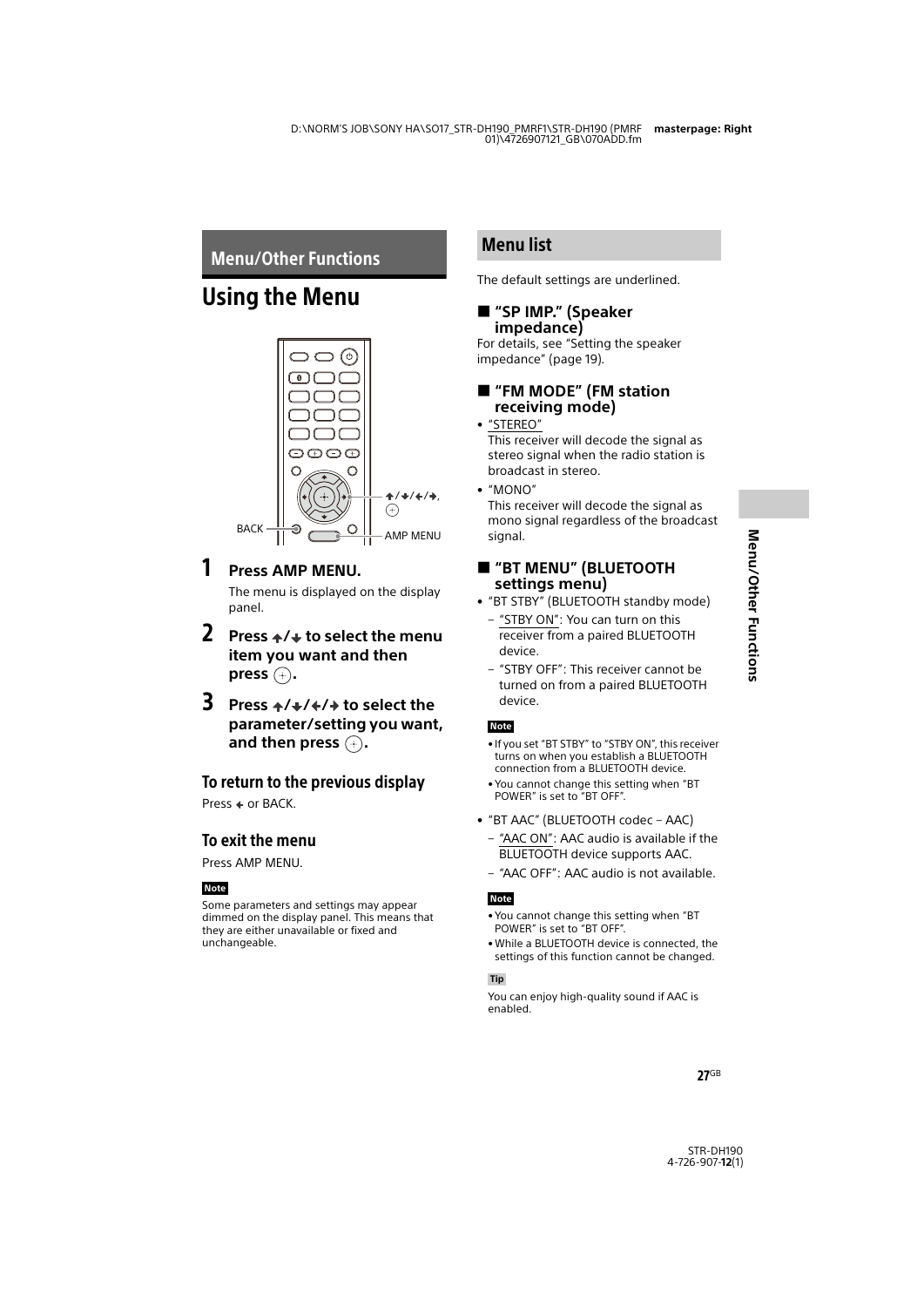- <span id="page-27-0"></span>• "BT POWER" (BLUETOOTH signal)
	- "BT ON": You can connect to the receiver from a paired BLUETOOTH device.
	- "BT OFF": The receiver cannot be connected from a paired BLUETOOTH device.

You cannot change this setting when "BLUETOOTH" input is selected.

#### <span id="page-27-1"></span> **"PH.OFFSET" (Phono volume offset)**

Lets you adjust the volume level of the device connected to PHONO IN jacks. MM type cartridge used on turntable have a variation of audio output level. In case MM type cartridge output is small, you can use phono volume offset to increase the level.

You can adjust from 0 dB to +6 dB in 1 dB/step.

The initial setting is "PHONO 0".

### <span id="page-27-4"></span>**"BALANCE" (Speaker balance)**

Lets you adjust the balance between left and right speakers. You can adjust from "BAL. L+10" to "BAL. R+10" in 1 dB/step. The initial setting is "BAL. 0".

### <span id="page-27-5"></span>**"NAME IN" (Naming inputs)**

Lets you set the name of inputs and preset stations. For details, see ["Changing the](#page-28-1)  [Name for Each Input and Preset Station](#page-28-1)  [\(NAME IN\)" \(page 29\)](#page-28-1).

### <span id="page-27-3"></span><span id="page-27-2"></span>**"AUTO.STBY" (Auto standby)**

Lets you set the receiver switch to standby mode automatically when you do not operate the receiver or when there is no signals input to the receiver.

- "STBY ON" Switches to standby mode after approximately 20 minutes.
- "STBY OFF" Does not switch to standby mode.

#### **Note**

• This function does not work when "FM TUNER" input is selected.

• If you use the Auto Standby mode and the Sleep Timer at the same time, the Sleep Timer has priority.

### <span id="page-27-6"></span>**"UPDATE" (Software update)**

For service purpose only.

### <span id="page-27-7"></span>**"VERSION" (Software version)**

Lets you check the system's software version information. **Note**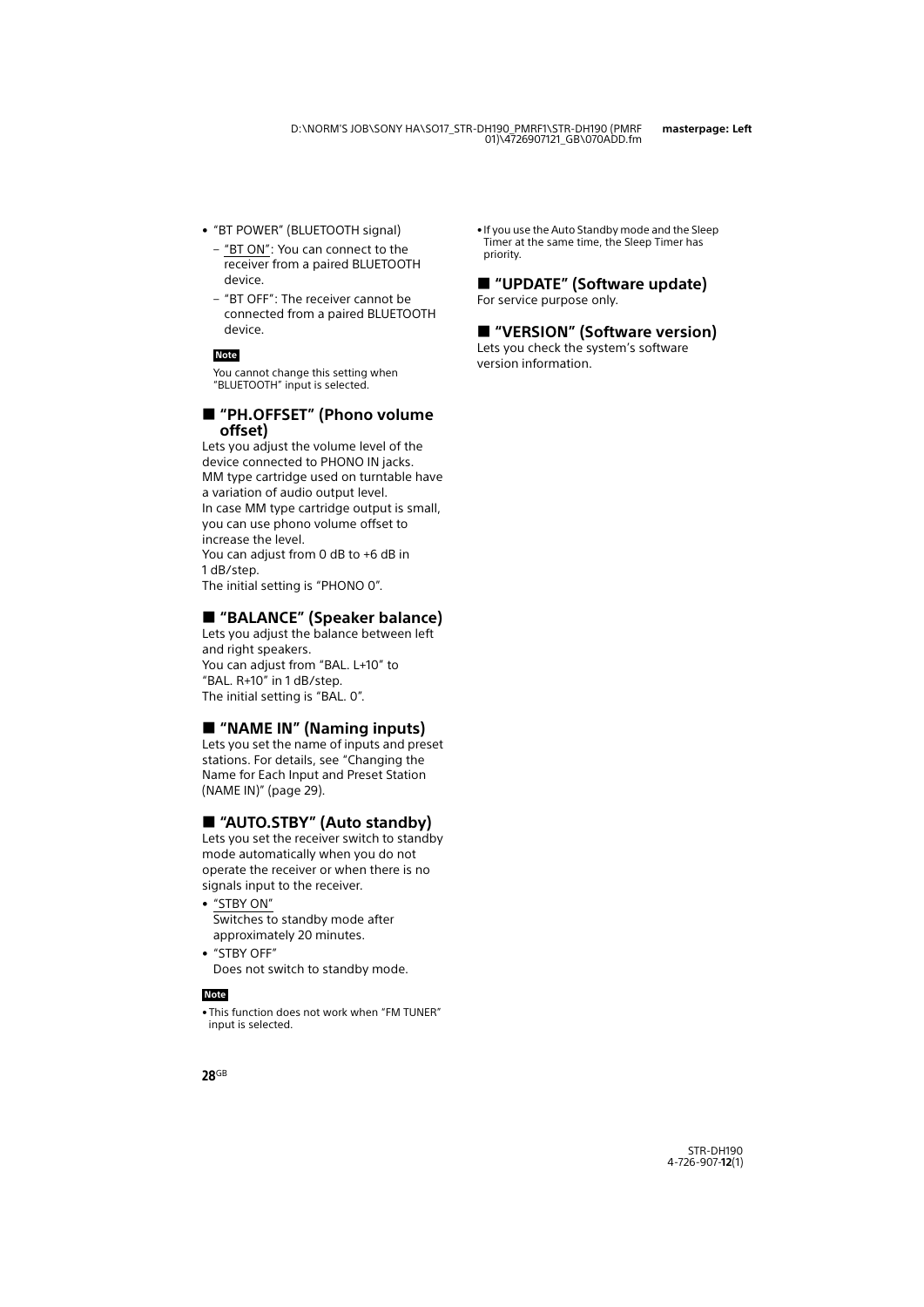# <span id="page-28-4"></span><span id="page-28-0"></span>Enjoying High-fidelity Sound (Pure Direct)

You can enjoy higher-fidelity sound from all inputs using the Pure Direct function. When the Pure Direct function is on, the display panel lights off to suppress noise that affects sound quality.



### <span id="page-28-2"></span>**Press PURE DIRECT.**

The indicator above the button lights up when the Pure Direct function is activated. To cancel the Pure Direct function, press PURE DIRECT again.

#### **Note**

- Bass and treble do not work when the Pure Direct function is selected.
- The Pure Direct function will be canceled when you press BASS +/– or TREBLE +/–.

# <span id="page-28-3"></span><span id="page-28-1"></span>Changing the Name for Each Input and Preset Station (NAME IN)

You can enter a name of up to 8 characters for inputs (except "FM TUNER" and "BLUETOOTH") and preset stations to appear on the display panel. It is more recognizable having the device named on the display than the jacks.



# Menu/Other Functions **Menu/Other Functions**

# 1 **For "FM TUNER" input**

Press FM, then tune to the preset station you want to create an index name for (page [25\)](#page-24-3).

### **For other inputs (except "BLUETOOTH")**

Press the corresponding input button which you want to create an index name.

- 2 **Press AMP MENU.**
- 3 **Press / repeatedly to select "NAME IN", then press**   $\oplus$  or  $\rightarrow$ .

The cursor flashes and you can enter a character.

4 Press  $\leftrightarrow$  to select a **character, then press**  $\div/\div$  **to move the input position backward and forward.**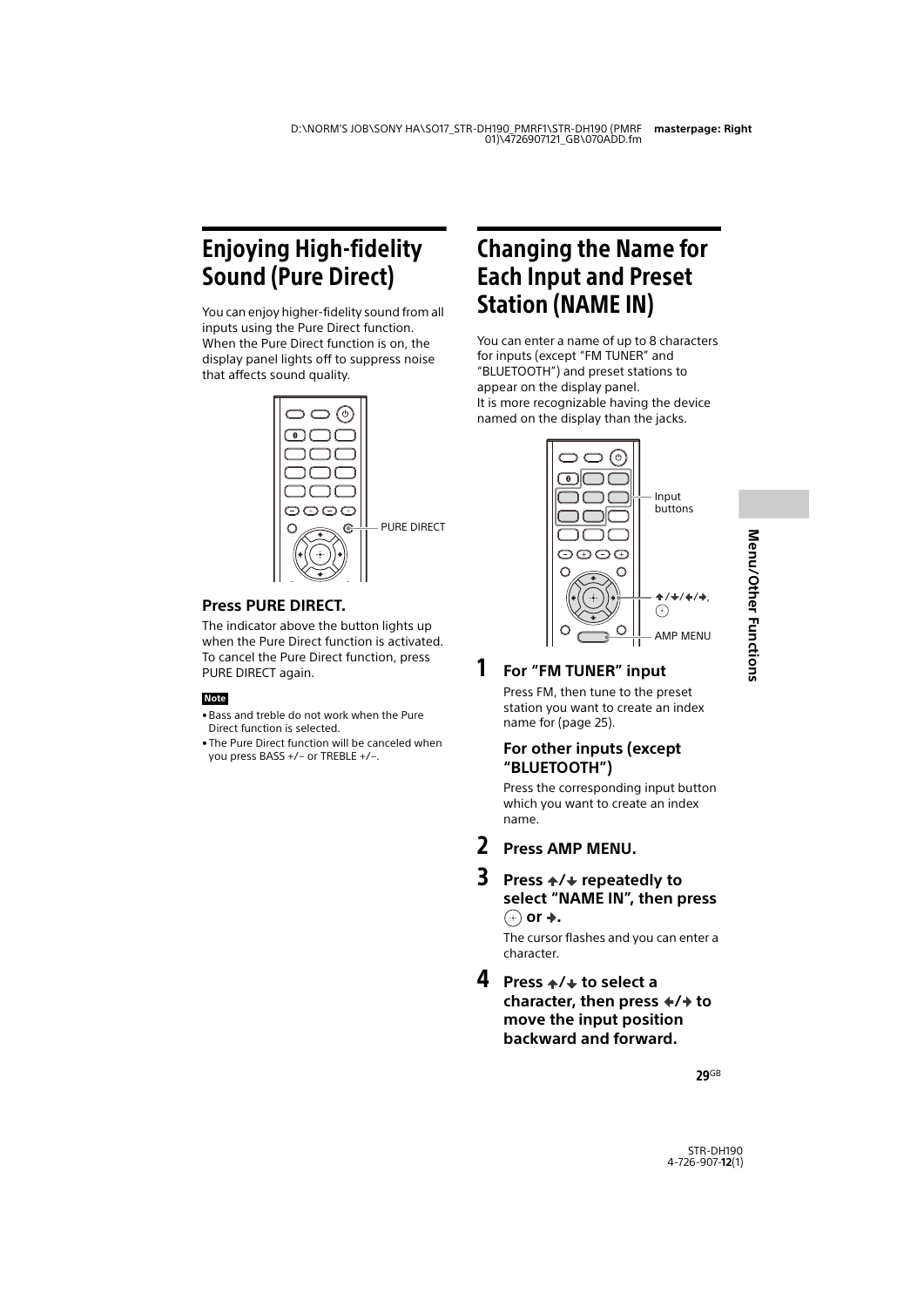#### **Tip**

- You can select the character type as follows by pressing  $\div/\bigarrow$ . Alphabet (upper case)  $\rightarrow$  Numbers  $\rightarrow$ Symbols
- $\bullet$  To enter a blank space, press  $\bullet$  without selecting a character.

#### **If you made a mistake**

Press  $\div/\div$  until the character you want to change flashes, then press  $\div/\div$  to select the correct character.

### **5 Press**  $\oplus$ .

The name you entered is registered.

#### **Note**

(European and Asia-Pacific models only) When you name an RDS (Radio Data System) station and tune to that station, the Program Service name appears instead of the name you entered.

# <span id="page-29-2"></span><span id="page-29-0"></span>Viewing Information on the Display Panel



buttons

### 1 **Press the corresponding input button which you want to check the information.**

### <span id="page-29-1"></span>2 **Press DISPLAY repeatedly.**

Each time you press the button, the display changes cyclically as follows.

Index name of the input\*  $\rightarrow$  Selected  $input \rightarrow Volume$  level

#### **When listening to FM radio**

Preset station name<sup>\*</sup>  $\rightarrow$  Frequency, band and preset number  $\rightarrow$  Volume level

#### **When receiving RDS broadcasts (European and Asia-Pacific models only)**

Program Service name or preset station name<sup> $\star \rightarrow$ </sup> Frequency, band and preset number Volume level

#### **When connecting to a BLUETOOTH device**

BLUETOOTH device name  $\rightarrow$ BLUETOOTH MAC address  $\rightarrow$  Volume level → "BLUFTOOTH"

\* Index name appears only when you have assigned one to the input or preset station (page [29\)](#page-28-1). Index name does not appear when only blank spaces have been entered, or it is the same as the input name.

#### **Note**

Character or marks may not be displayed for some languages.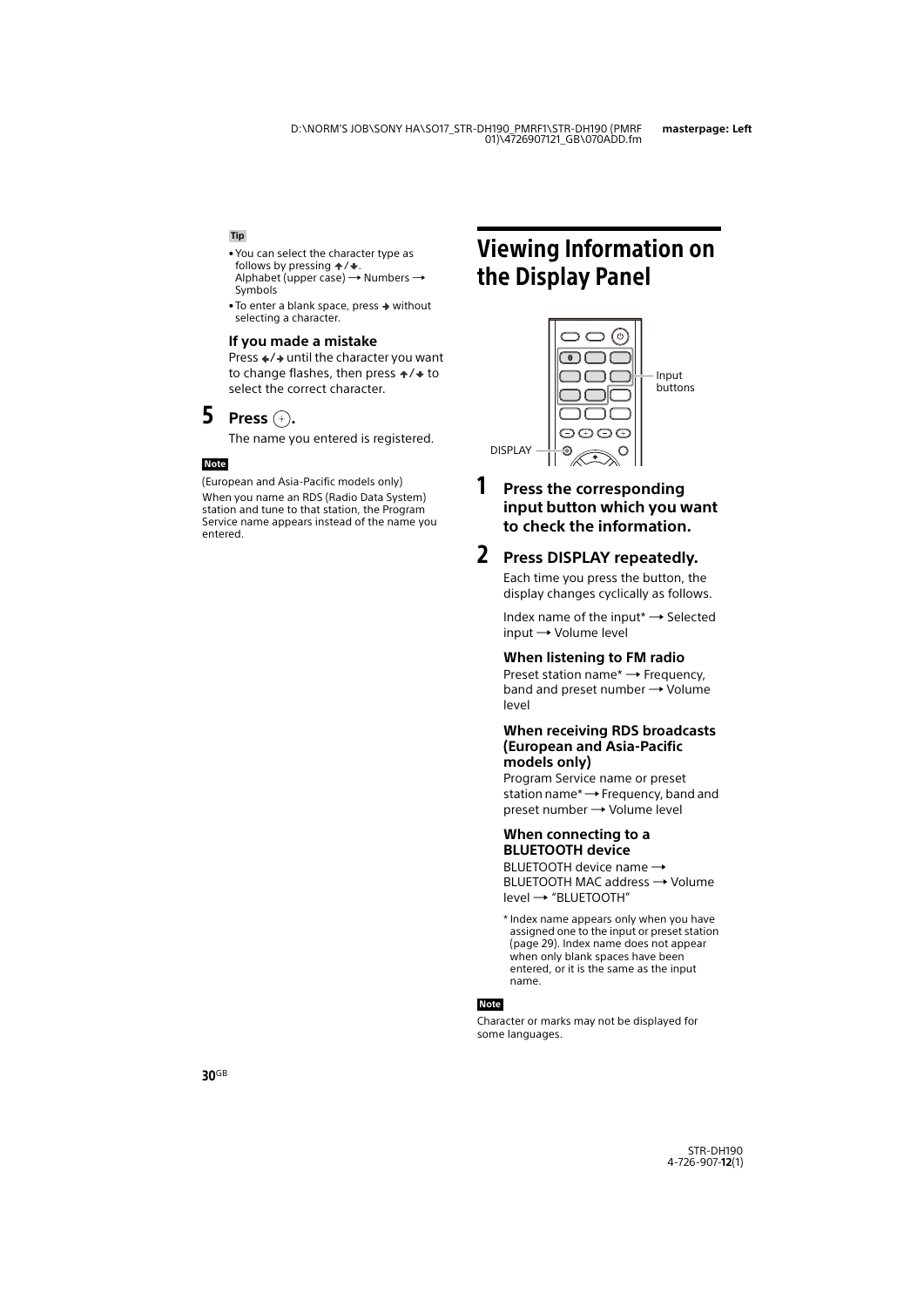# <span id="page-30-0"></span>Recording Using the Receiver

You can record sound from an audio device using the receiver. Refer to the operating instructions supplied with your recording device.

### <span id="page-30-3"></span>1 **Press the input button which corresponds to the playback device.**

2 **Prepare the playback device for playing.**

> For example, insert the CD you want to copy into the CD player.

### 3 **Prepare the recording device.**

Insert a blank MD or tape into the recording device (connected to AUDIO INPUT 4 OUT jacks).

### 4 **Start recording on the recording device, then start the playback device.**

#### **Note**

- The recorded music is limited to private use only. Use of the music beyond this limit requires permission of the copyright holders.
- Sound adjustments do not affect the signal output from the AUDIO INPUT 4 OUT jacks.
- While the source is being recorded, the auto standby function of the receiver may start up and interrupt the recording. In this case, set the "AUTO.STBY" to "STBY OFF" (page [28\)](#page-27-2).
- You can record the sound from the visual device connected to this receiver. However, you cannot record the image via this receiver.

# <span id="page-30-2"></span><span id="page-30-1"></span>Reverting to the Factory Default Settings

You can clear all memorized settings and restore the receiver to the factory default settings by the following procedure. Be sure to use the buttons on the receiver to perform this operation.

### **1** Press  $\bigcirc$  (power) to turn off **the receiver.**



### **2** Press and hold  $\bigcirc$  (power) for **5 seconds.**

"CLEARING" appears on the display panel during initialization. When initialization is complete, "CLEARED\*" appears on the display panel.



### **Note**

It takes a few seconds for the memory to be cleared completely. Do not turn the receiver off until "CLEARED $*$ " appears on the display panel.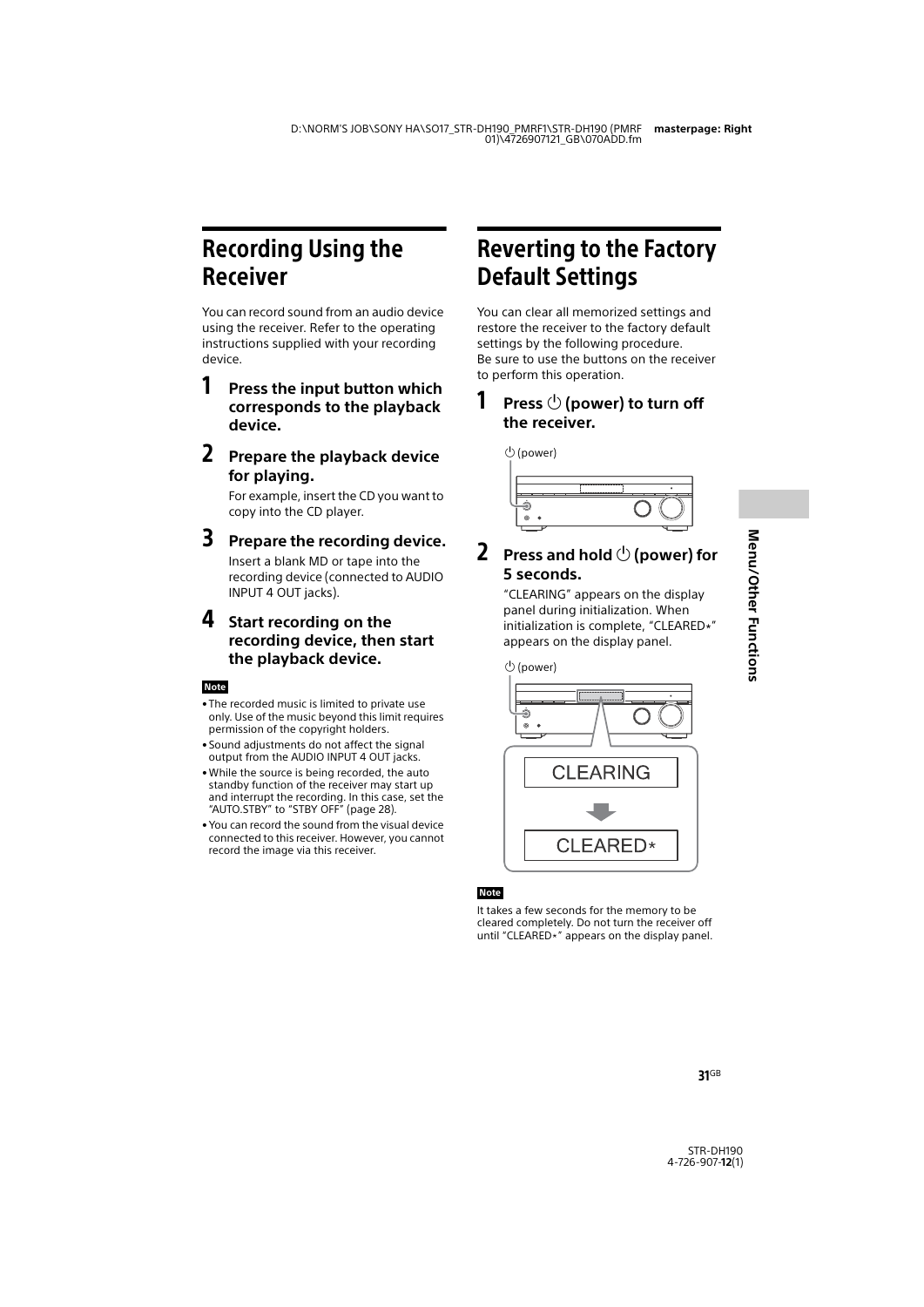# <span id="page-31-1"></span><span id="page-31-0"></span>Saving Power

You can save power by setting "BT STBY" to "STBY OFF" in the "BT MENU" menu.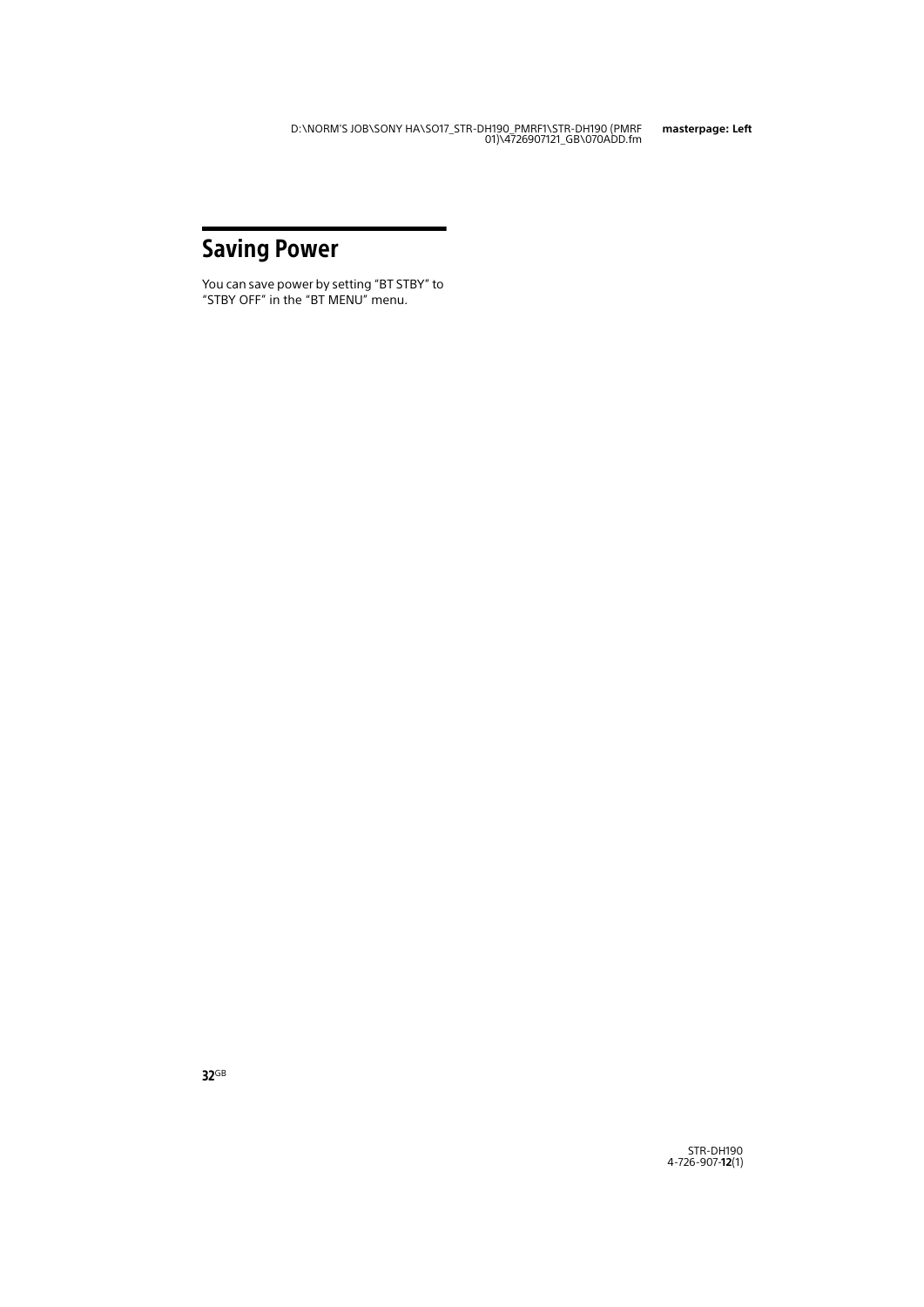### <span id="page-32-1"></span><span id="page-32-0"></span>Troubleshooting/ Specifications

# <span id="page-32-2"></span>**Troubleshooting**

If a problem occurs while operating the receiver, check the following to resolve the problem before consulting your nearest Sony dealer.

- Check to see if the problem is listed in this "Troubleshooting" section.
- Clear all saved settings and restore the receiver to the factory default settings [\(page 31\).](#page-30-2)

If the problem persists after doing all of the above, consult your nearest Sony dealer.

### General

#### The receiver is turned off automatically.

- If "AUTO.STBY" is set to "STBY ON", set it to "STBY OFF" (page [28\)](#page-27-3).
- The sleep timer function was activated.
- "PROTECT" [\(page 35\)](#page-34-0) was activated.

#### The indicator on the display panel turns off.

- If the PURE DIRECT indicator on the front panel lights up, press PURE DIRECT to turn off this function.
- Press DIMMER to select "BRIGHT" or "DARK".

### Audio

#### No sound or only a very low level of sound is heard, no matter which device is selected.

- Check that all connecting cables are inserted to their input/output jacks on the receiver, speakers and the devices.
- Check that the receiver and all devices are turned on.
- Check that VOLUME on the receiver is not set to "VOL MIN".
- Press SPEAKERS A/B to select a setting other than "OFF SPEAKERS" (page [19\)](#page-18-3).
- Check that headphones are not connected to the receiver.
- Press  $\mathbb K$  (muting) to cancel the muting function. "MUTING" disappears from the display panel.
- Try pressing the input button on the remote control or turning INPUT SELECTOR on the receiver to select the input to which you want to listen.
- The protective device on the receiver has been activated. Turn off the receiver, eliminate the short-circuit problem, and turn on the power again.

#### There is severe humming or noise.

- Check that the speakers and device are connected securely.
- Make sure that the connecting cables are not near a transformer or motor.
- Move your audio device away from the TV.
- If the plugs and jacks are dirty, wipe them with a cloth slightly moistened with alcohol.

#### No sound or only a very low level of sound is heard from specific speakers.

- Connect a pair of headphones to the PHONES jack to verify that sound is output from the headphones. If only one channel is output from the headphones, the device may not be connected to the receiver correctly. Check that all of the cables are fully inserted into the jacks on both the receiver and the device. If both channels are output from the headphones, the speaker may not be connected to the receiver correctly. Check the connection of the speaker that is not outputting any sound.
- Make sure you have connected to both the L and R jacks of an analog device, as analog devices require both L and R jack connections. Use a stereo audio cable (not supplied).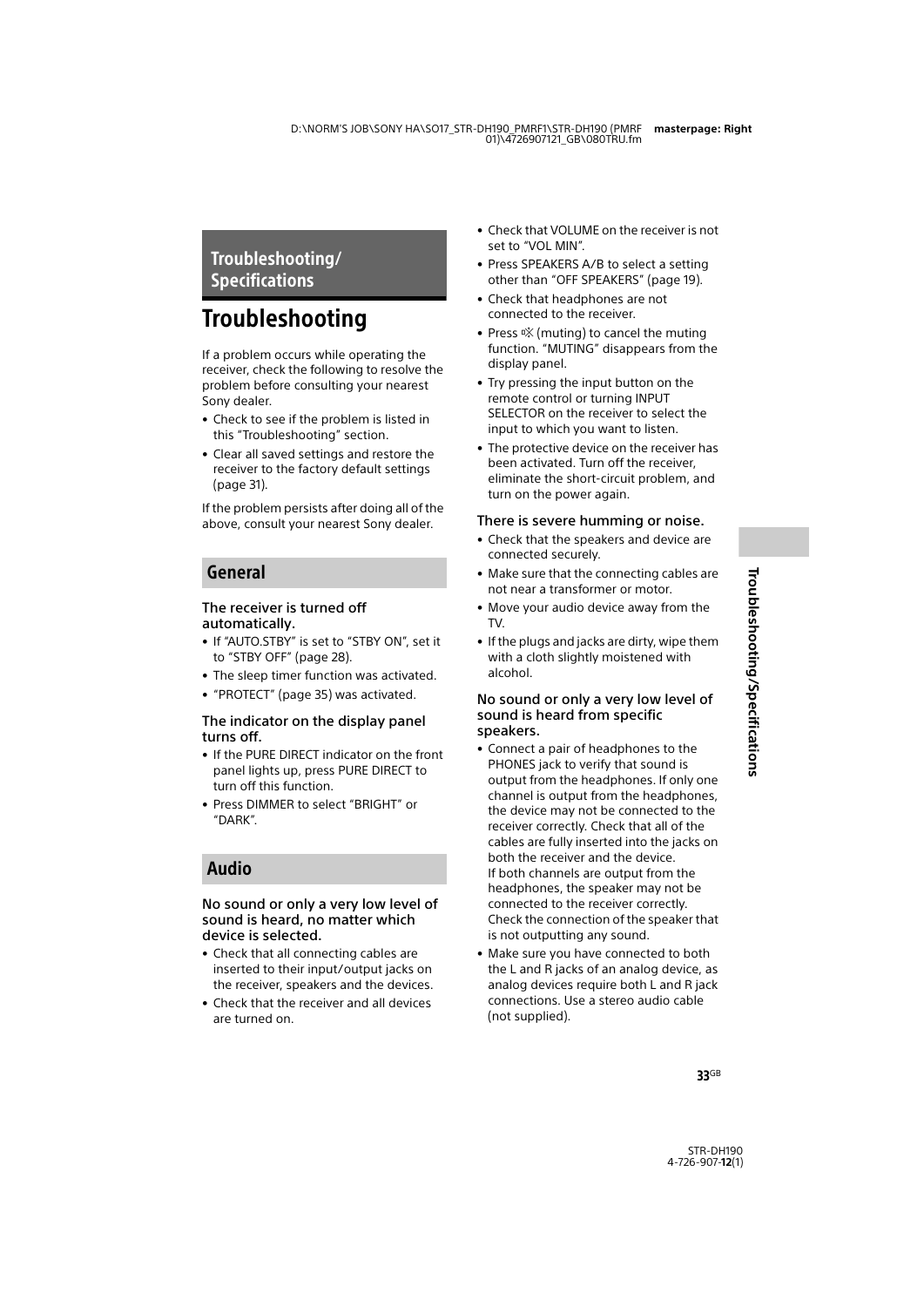#### There is no sound from a specific device.

- Check that the device is correctly connected to the corresponding audio input jacks.
- Check that the cable(s) used for the connection is (are) fully inserted into the jacks on both the receiver and the device.

#### The left and right sound is unbalanced or reversed.

- Check that the speakers and device are connected correctly and securely.
- Check the speaker balance (page [28](#page-27-4)).

#### There is severe hum, interrupted noise or distortion from the device connected to the PORTABLE IN jack.

- Check that the device is connected securely.
- This is not a malfunction and will depend on the connected device.

#### Recording cannot be carried out.

- Check that the device is connected correctly.
- Select the source device using the input buttons (page [31\)](#page-30-3).

### Turntable

#### Only a very low level of sound is heard.

• Check that MM type cartridge is used on the turntable.

#### There is severe humming.

• If your turntable has a grounding terminal, connect grounding wire (page [15](#page-14-1)).

#### There is distorted sound.

• If you connect a turntable with a PHONO/ LINE switch, make sure that the PHONO/ LINE switch on the turntable is set to PHONO (page [16\)](#page-15-1).

### FM radio

#### The FM reception is poor.

- Extend and adjust the position of the FM wire antenna (aerial) to a place where the reception conditions are good.
- Place the FM wire antenna (aerial) near a window.
- Position the FM wire antenna (aerial) as horizontally as possible.

#### You cannot tune to radio stations.

- Check that the antennas (aerials) are connected securely. Adjust the antennas (aerials) if necessary.
- No stations have been preset or the preset stations have been cleared (when tuning by scanning preset stations is used). Preset the stations.
- Press DISPLAY repeatedly so that the frequency appears on the display panel.

#### RDS does not work.\*

- Make sure that you are tuned to an FM RDS station.
- Select a stronger FM station.
- The station you tuned to is not transmitting the RDS signal or the signal strength is weak.

#### The RDS information that you want does not appear.\*

- The service may be temporarily out of order. Contact the radio station and find out whether they actually provide the service in question.
- \* European and Asia-Pacific models only.

### BLUETOOTH device

#### Pairing cannot be done.

- Move the BLUETOOTH device closer to the receiver.
- Pairing may not be possible if there are other BLUETOOTH devices near the receiver. In this case, turn off the other BLUETOOTH devices.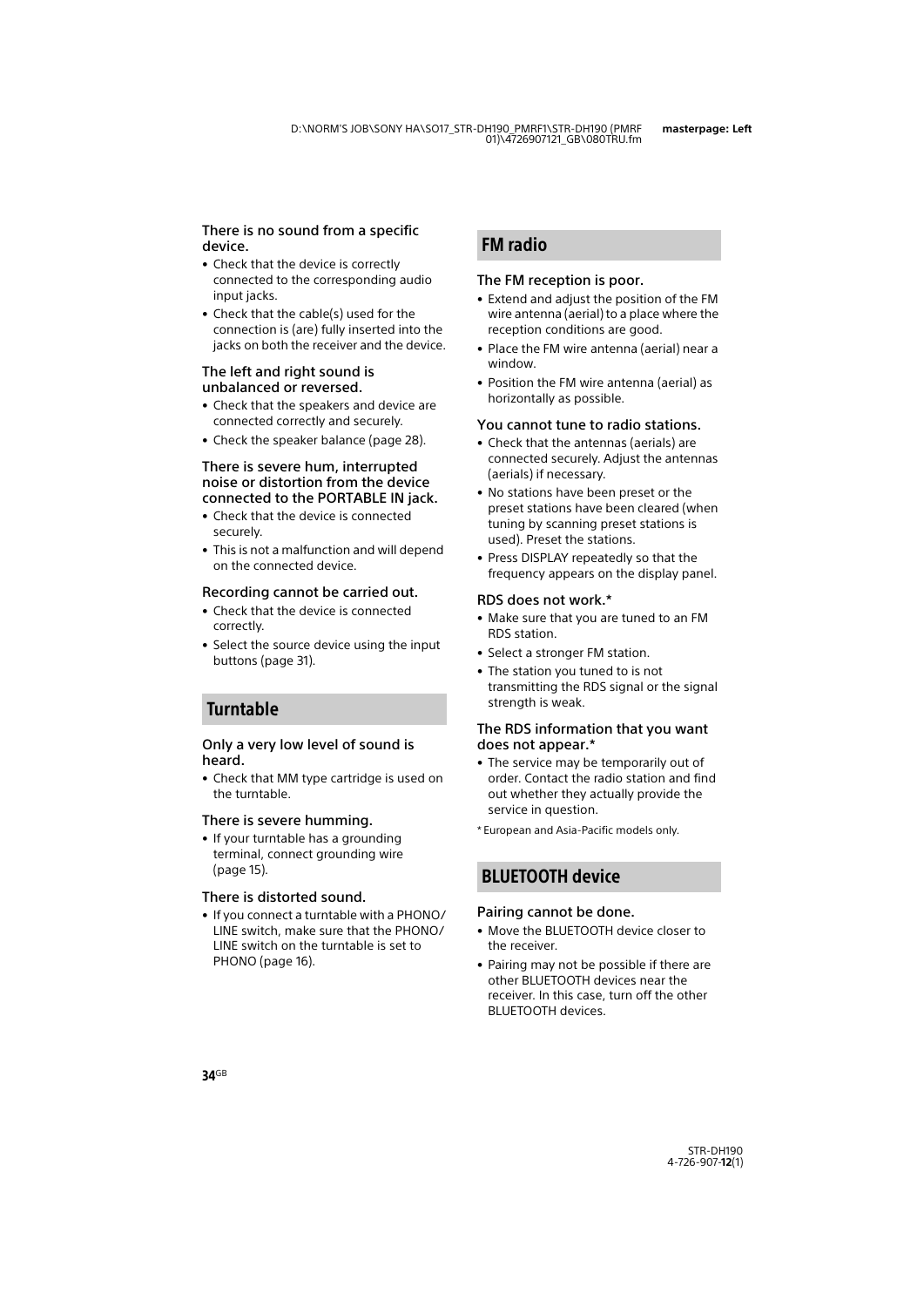• Correctly enter the same passkey that was entered on the BLUETOOTH device.

#### Cannot make a BLUETOOTH connection.

- The BLUETOOTH device you attempted to connect does not support the A2DP profile, and cannot be connected with the receiver.
- Press BLUETOOTH to connect to the last connected BLUETOOTH device.
- Turn on the BLUETOOTH function of the BLUETOOTH device.
- Establish a connection from the BLUETOOTH device.
- The pairing registration information has been erased. Perform the pairing operation again.
- While connected to a BLUETOOTH device, this receiver cannot be detected.
- Erase the pairing registration information of the BLUETOOTH device on the BLUETOOTH device and perform the pairing operation again.

#### The sound skips or fluctuates, or the connection is lost.

- The receiver and the BLUETOOTH device are too far apart.
- If there are obstructions between the receiver and your BLUETOOTH device, remove these or move the receiver and/or device avoid them.
- If there is a device that generates electromagnetic radiation, such as a wireless LAN, other BLUETOOTH device, or a microwave oven nearby, move it away.

#### The sound of your BLUETOOTH device cannot be heard on the receiver.

• Turn up the volume on your BLUETOOTH device first, and then adjust the volume using  $\angle$  + on the remote control (or VOLUME on the receiver).

#### Severe humming or noise.

• If there are obstructions between the receiver and your BLUETOOTH device, remove them or move the receiver and/or device avoid them.

- If there is a device that generates electromagnetic radiation, such as a wireless LAN, other BLUETOOTH device, or a microwave oven nearby, move it away.
- Turn down the volume of the connected BLUETOOTH device.

### Remote control

#### The remote control does not function.

- Point the remote control at the remote control sensor on the receiver.
- Remove any obstructions between the remote control and the receiver.
- Replace both of the batteries in the remote control with new ones if they are weak.

### <span id="page-34-1"></span>Error messages

#### <span id="page-34-0"></span>"PROTECT" appears on the display panel.

The receiver will automatically turn off after a few seconds. Check the followings: Unplug the AC power cord (mains lead) and let the receiver cool down for 30 minutes while performing the following troubleshooting:

- Disconnect all of the speakers.
- Check that the speaker wires are tightly twisted on both ends.
- Check that the receiver is not covered and ventilation holes are not blocked.
- Check that the nominal impedance of the connected speakers fall within the impedance range indicated on the rear panel of the receiver.

After checking the above items and fixing any problems, plug in the AC power cord (mains lead) and turn on the receiver. If the problem persists, consult your nearest Sony dealer.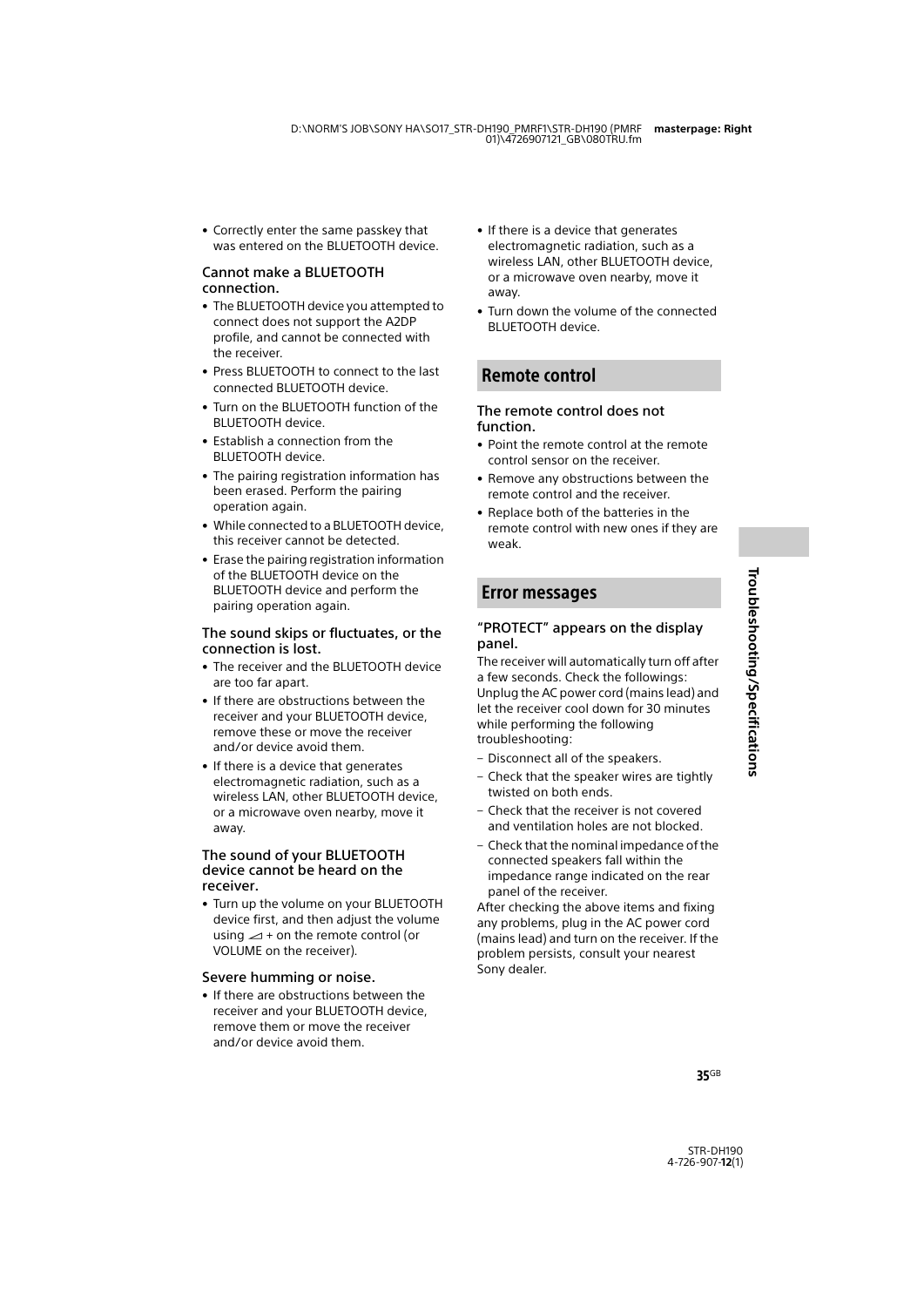# <span id="page-35-0"></span>**Precautions**

### On safety

Should any solid object or liquid fall into the cabinet, unplug the receiver and have it checked by qualified personnel before operating it any further.

### On power sources

- Before operating the receiver, check that the operating voltage is identical with your local power supply. The operating voltage is indicated on the nameplate on the rear of the receiver.
- If you are not going to use the receiver for a long time, be sure to disconnect the receiver from the wall outlet. To disconnect the AC power cord (mains lead), grasp the plug itself; never pull the cord.
- The AC power cord (mains lead) must be changed only at a qualified service shop.

### On heat buildup

Although the receiver heats up during operation, this is not a malfunction. If you continuously use this receiver at a large volume, the cabinet temperature of the top, side and bottom rises considerably. To avoid burning yourself, do not touch the cabinet.

### On placement

- Place the receiver in a location with adequate ventilation to prevent heat buildup and prolong the life of the receiver.
- Do not place the receiver near heat sources, or in a place subject to direct sunlight, excessive dust, or mechanical shock.
- Do not place anything on top of the cabinet that might block the ventilation holes and cause malfunctions.
- Do not place the receiver near device such as a TV, VCR, or tape deck. (If the receiver is being used in combination with a TV, VCR, or tape deck, and is placed too close to that device, noise may result, and picture quality may suffer. This is especially likely when using an indoor antenna (aerial).)
- Use caution when placing the receiver on surfaces that have been specially treated (with wax, oil, polish, etc.) as staining or discoloration of the surface may result.

### On operation

Before connecting other device, be sure to turn off and unplug the receiver.

### On cleaning

Clean the cabinet, panel, and controls with a soft cloth slightly moistened with a mild detergent solution. Do not use any type of abrasive pad, scouring powder, or solvent, such as alcohol or benzine.

### On replacement of parts

In the events that this receiver is repaired, repaired parts may be retained for reuse or recycling purposes.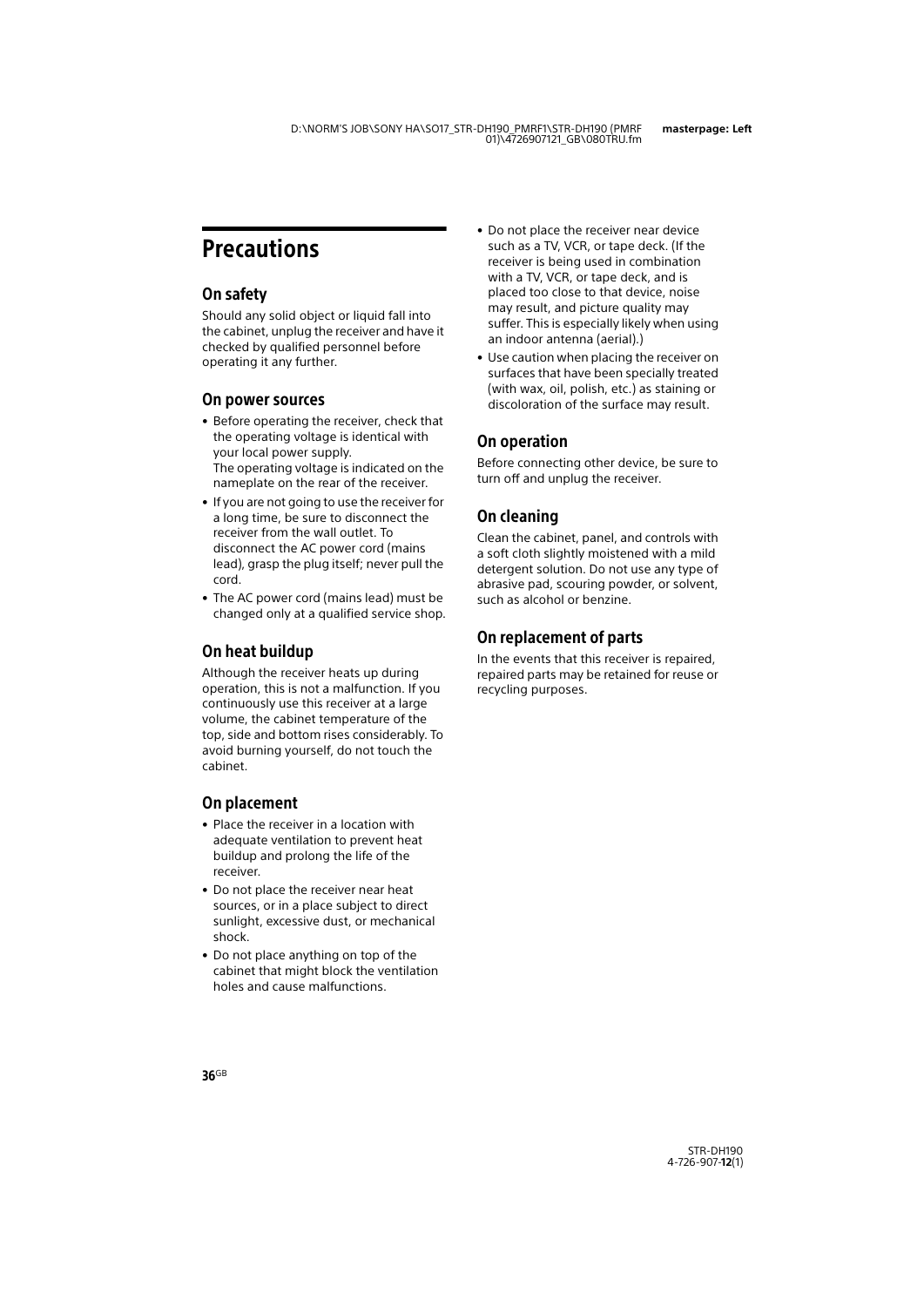# <span id="page-36-0"></span>Specifications

### AUDIO POWER SPECIFICATIONS

#### **POWER OUTPUT AND TOTAL HARMONIC DISTORTION: (USA models only)**

With 8 ohm loads, both channels driven, from 20 Hz – 20,000 Hz; rated 90 watts per channel minimum RMS power at stereo mode, with no more than 0.09% total harmonic distortion from 250 milliwatts to rated output.

### **Amplifier section1)**

Speaker impedance use 6 ohms – 16 ohms

Impedance of A/B speakers and its corresponding speaker impedance setting

| <b>Speaker</b><br>system | Speaker impedance<br>setting (page 19) |                         |
|--------------------------|----------------------------------------|-------------------------|
|                          | "6 OHM"                                | "8 OHM"                 |
| A or B                   | $6 \text{ ohms}$ –<br>16 ohms          | $8$ ohms $-$<br>16 ohms |
| A and B                  | $12 ohms -$<br>16 ohms                 | $>16$ ohms              |

Minimum RMS Output Power (8 ohms, 20 Hz – 20 kHz, THD 0.09%) 90 W + 90 W Stereo Mode Output Power (8 ohms, 1 kHz, THD 1%) 100 W + 100 W

 $1)$  Measured under the following conditions:

| Area                   | Power requirements |
|------------------------|--------------------|
| USA, Canada,<br>Taiwan | 120 V AC, 60 Hz    |
| Oceania, Europe        | 230 V AC, 50 Hz    |

Frequency response

Analog

10 Hz – 100 kHz, +0.5/–2 dB (with  $BASS = 0$  dB, TREBLE = 0 dB) Input (Analog)

PHONO IN

For MM type cartridge Equalizer RIAA; +/–1 dB  $S/N^{2}$ : 80 dB (A – Weighted network)

PORTABLE IN Sensitivity: 500 mV/50 kilohms  $S/N^{2}$ : 90 dB (A – Weighted network) AUDIO IN Sensitivity: 500 mV/50 kilohms  $S/N^{2}$ : 96 dB (A – Weighted network) Output (Analog) AUDIO OUT Voltage: 500 mV/1 kilohm Tone

Gain levels ±10 dB, 1 dB step

<sup>2)</sup> Input short with BASS = 0 dB, TREBLE = 0 dB.

#### **FM tuner section**

Tuning range USA and Canadian models: 87.5 MHz – 108.0 MHz (100 kHz step) Other models: 87.5 MHz – 108.0 MHz (50 kHz step) Antenna (aerial) FM wire antenna (aerial) Antenna (aerial) terminals

75 ohms, unbalanced

#### **Service section**

Output voltage  $DC 5 V$ Maximum current 200 mA

#### <span id="page-36-1"></span>**BLUETOOTH section**

<span id="page-36-3"></span><span id="page-36-2"></span>Communication system BLUETOOTH Specification version 4.2 **Output** BLUETOOTH Specification Power Class 1 Maximum communication range Line of sight approx. 30 m  $(98.4 \text{ feet})^1$ Frequency band 2.4 GHz band Modulation method FHSS (Freq Hopping Spread Spectrum) Compatible BLUETOOTH profiles<sup>2)</sup> A2DP 1.2 (Advanced Audio Distribution Profile) AVRCP 1.6 (Audio Video Remote Control Profile) Supported Codecs<sup>3)</sup>  $SBC<sup>4</sup>$ , AAC Transmission range (A2DP) 20 Hz – 20,000 Hz (Sampling frequency 44.1 kHz)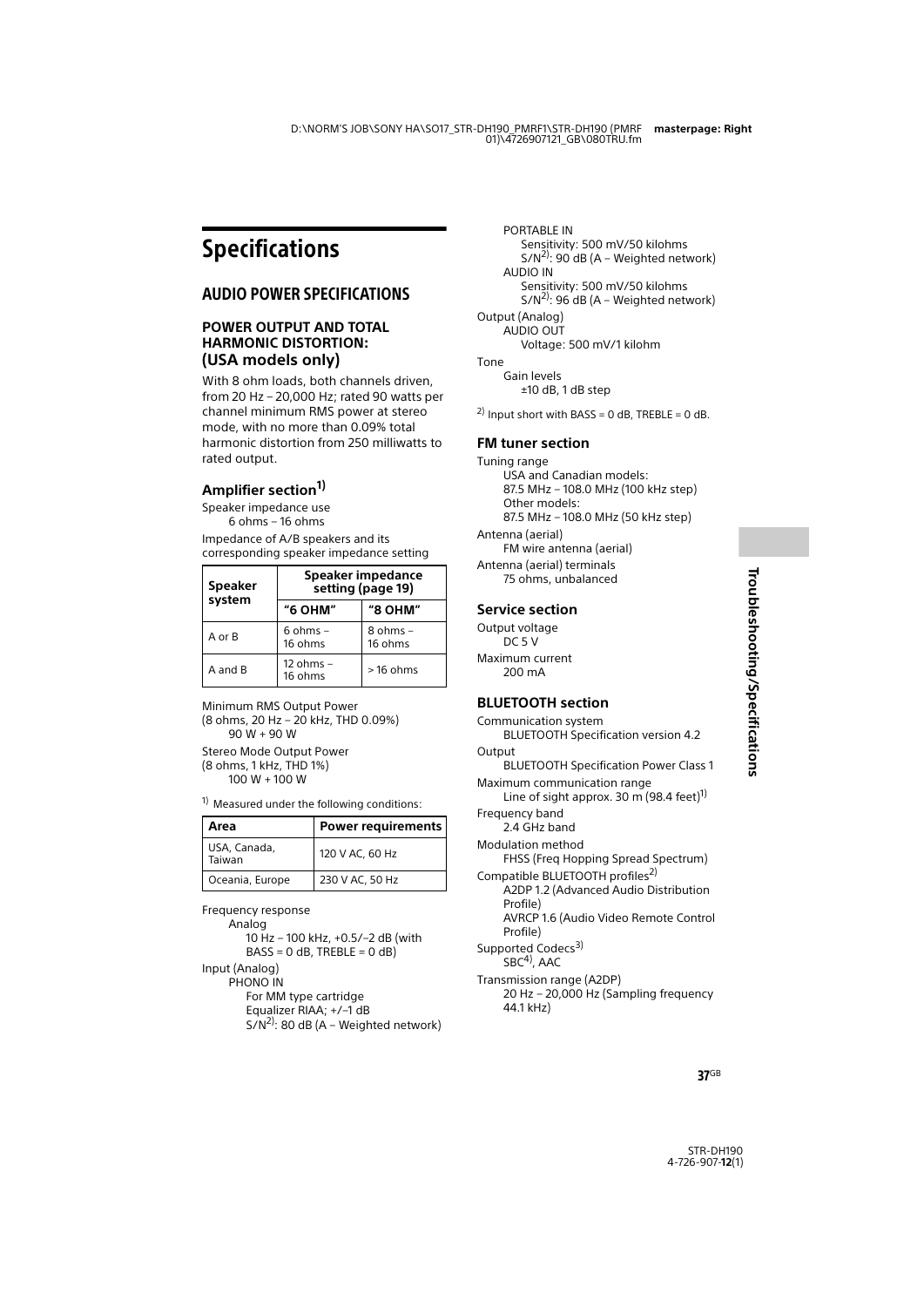Frequency band and maximum output power (European models only) **BLUETOOTH** 

| <b>Frequency</b>           | Maximum output |
|----------------------------|----------------|
| band                       | power          |
| 2,400 MHz -<br>2.483.5 MHz | $\leq 6.0$ dBm |

- $1)$  The actual range will vary depending on factors such as obstacles between devices, magnetic fields around a microwave oven, static electricity, cordless phone, reception sensitivity, antenna's performance, operating system, software application, etc.
- <sup>2)</sup> BLUETOOTH standard profiles indicate the purpose of BLUETOOTH communication between devices.
- 3) Codec: Audio signal compression and conversion format
- 4) Subband Codec

#### **General**

Power requirements

| Area                   | <b>Power requirements</b> |
|------------------------|---------------------------|
| USA, Canada,<br>Taiwan | 120 V AC, 60 Hz           |
| Oceania                | 230 V AC, 50 Hz           |
| Europe                 | 230 V AC, 50/60 Hz        |

<span id="page-37-1"></span>Power consumption

200 W

Standby mode: 0.3 W

(When "BT STBY" is set to "STBY OFF".)

BLUETOOTH Standby mode (all wireless network ports are activated): 1.0 W (When "BT STBY" is set to "STBY ON".)

Dimensions (width/height/depth) (Approx.) 430 mm × 133 mm × 284 mm (17 in × 5 1/4 in × 11 1/4 in) including projecting parts and controls

Mass (Approx.)

6.7 kg (14 lb 13 oz)

Design and specifications are subject to change without notice.

# <span id="page-37-0"></span>On BLUETOOTH Communication

### Supported BLUETOOTH version and profiles

Profile refers to a standard set of functions for various BLUETOOTH product features. See "BLUETOOTH section" in "Specifications" [\(page 37\)](#page-36-1) for the BLUETOOTH version and profiles supported by this receiver.

### Effective communication range

BLUETOOTH devices should be used within approximately 10 meters (33 feet) (unobstructed distance) of each other. The effective communication range may become shorter under the following conditions.

- When a person, metal object, wall or other obstruction is between the devices with a BLUETOOTH connection
- Locations where a wireless LAN is installed
- Around microwave ovens that are in use
- Locations where other electromagnetic waves are generated

### Effects of other devices

BLUETOOTH devices and wireless LAN (IEEE 802.11b/g/n) device use the same frequency band (2.4 GHz). When using your BLUETOOTH device near a device with wireless LAN capability, electromagnetic interference may occur. This could result in lower data transfer rates, noise, or inability to connect. If this happens, try the following remedies:

- Use this receiver at least 10 meters (33 feet) away from the wireless LAN device.
- Turn off the power to the wireless LAN device when using your BLUETOOTH device within 10 meters (33 feet).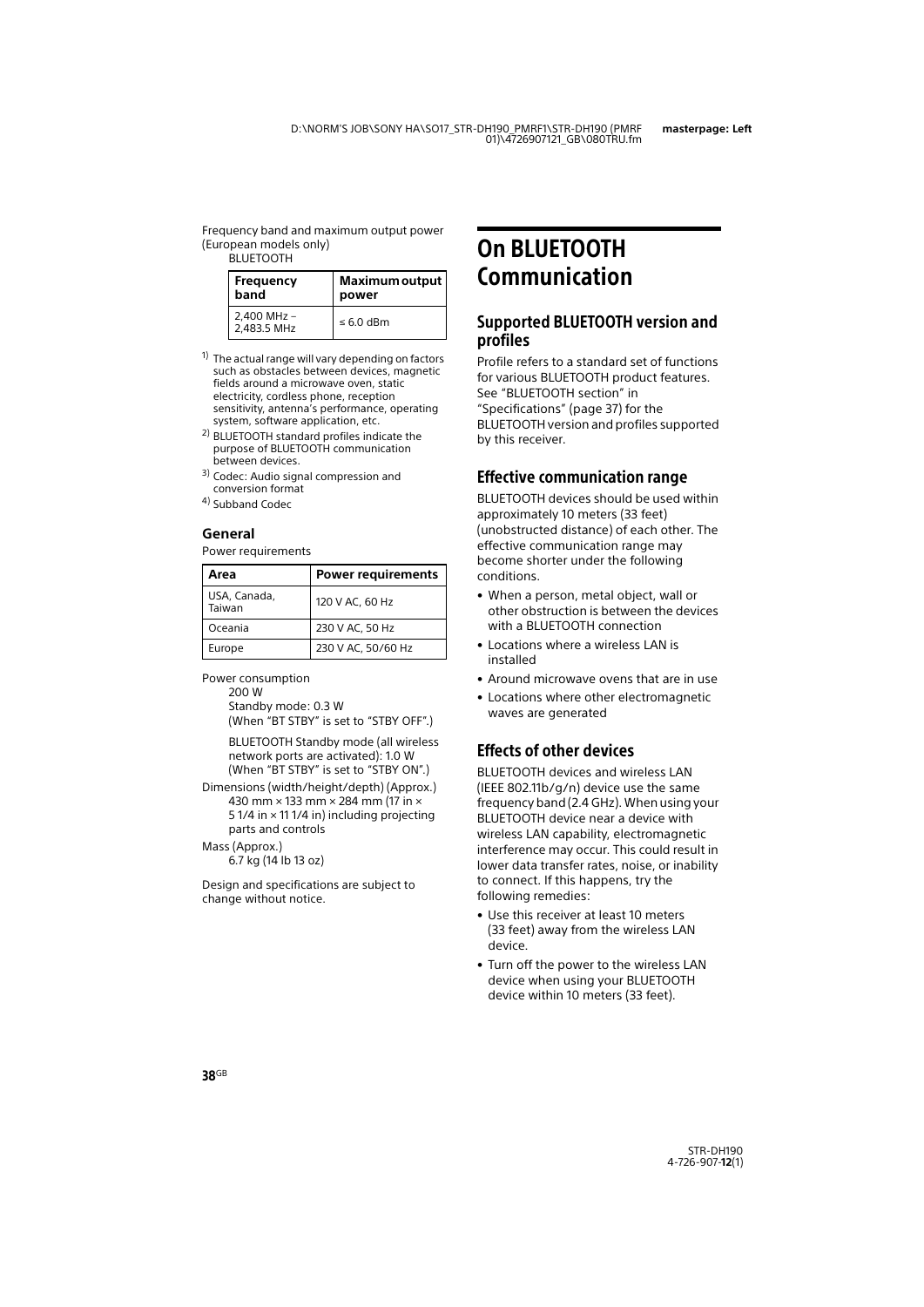Troubleshooting/Specifications **Troubleshooting/Specifications**

• Install this receiver and BLUETOOTH device as closer to each other as possible.

### Effects on other devices

The radio waves broadcast by this receiver may interfere with the operation of some medical devices. Since this interference may result in malfunction, always turn off the power on this receiver and BLUETOOTH device in the following locations:

- In hospitals, on trains, in airplanes, at gas stations, and any place where flammable gasses may be present
- Near automatic doors or fire alarms

#### **Note**

- This receiver supports security functions that comply with the BLUETOOTH specification to ensure secure connection during communication using BLUETOOTH technology. However, this security may be insufficient depending on the setting contents and other factors, so always be careful when performing communication using BLUETOOTH technology.
- Sony shall not be held liable in any way for damages or other loss resulting from information leaks during communication using BLUETOOTH technology.
- BLUETOOTH communication is not necessarily guaranteed with all BLUETOOTH devices that have the same profile as this receiver.
- BLUETOOTH devices connected with this receiver must comply with the BLUETOOTH specification prescribed by the Bluetooth SIG, Inc., and must be certified to comply. However, even when a device complies with the BLUETOOTH specification, there may be cases where the characteristics or specifications of the BLUETOOTH device make it impossible to connect, or may result in different control methods, display or operation.
- Noise may occur or the audio may cut off depending on the BLUETOOTH device connected with this receiver, the communications environment, or surrounding conditions.

If you have any questions or problems concerning your receiver, please consult your nearest Sony dealer.

# <span id="page-38-0"></span>On Copyrights

The BLUETOOTH® word mark and logos are registered trademarks owned by the Bluetooth SIG, Inc. and any use of such marks by Sony Corporation is under license. Other trademarks and trade names are those of their respective owners.

WALKMAN® and WALKMAN® logo are registered trademarks of Sony Corporation.

All other trademarks and registered trademarks are of their respective holders. In this manual, ™ and  $\overline{®}$  marks are not specified.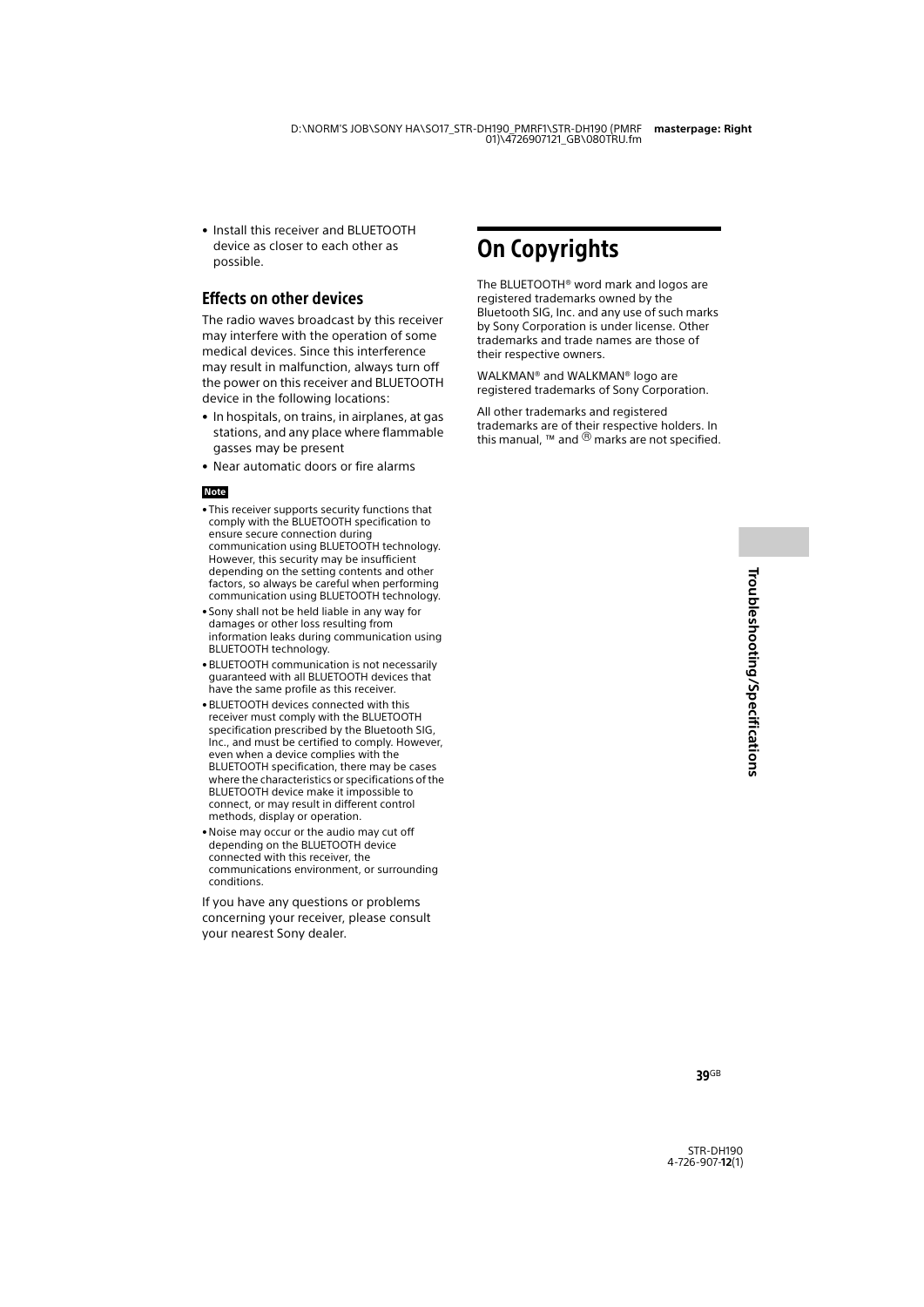# <span id="page-39-0"></span>Index

### **A**

AUTO.STBY [28](#page-27-3)

### **B**

B speakers [14](#page-13-0) BALANCE [28](#page-27-4) BASS [20](#page-19-0) Batteries [11](#page-10-0) BLUETOOTH Pairing [22](#page-21-2) Playback [21](#page-20-4) Profile [37](#page-36-2) Version [37](#page-36-3) BLUETOOTH settings menu [27](#page-26-5) BT AAC [27](#page-26-4) BT POWER [28](#page-27-0) **BT STBY [27](#page-26-3)** 

### **C**

Cable [13](#page-12-1) Connecting Audio-visual devices [15](#page-14-2) FM Antenna [18](#page-17-2) Speaker [13](#page-12-2)

### **D**

Default settings Receiver [31](#page-30-2)

### **E**

Error messages [35](#page-34-1)

### **F**

FM MODE [27](#page-26-6)

### **I**

Initialization Receiver [31](#page-30-2)

### **M**

Menu [27](#page-26-7) Messages [35](#page-34-1)

### **N**

NAME IN [28](#page-27-5)

### **P**

Pairing [22](#page-21-2) PH.OFFSET [28](#page-27-1) Power Power consumption [38](#page-37-1) Saving power [32](#page-31-1) PURE DIRECT [29](#page-28-4)

### **R**

RDS [26](#page-25-1) Receiver Display panel [8](#page-7-1) Front panel [7](#page-6-1) Rear panel [9](#page-8-0) Remote control [10](#page-9-0) Reset Receiver [31](#page-30-2)

### **S**

Sleep Timer [10](#page-9-1) SP IMP. [27](#page-26-8) Speaker cable [13](#page-12-1) Supplied items [6](#page-5-2)

### **T**

TREBLE [20](#page-19-1)

### **U**

UPDATE [28](#page-27-6)

### **V**

VERSION [28](#page-27-7)